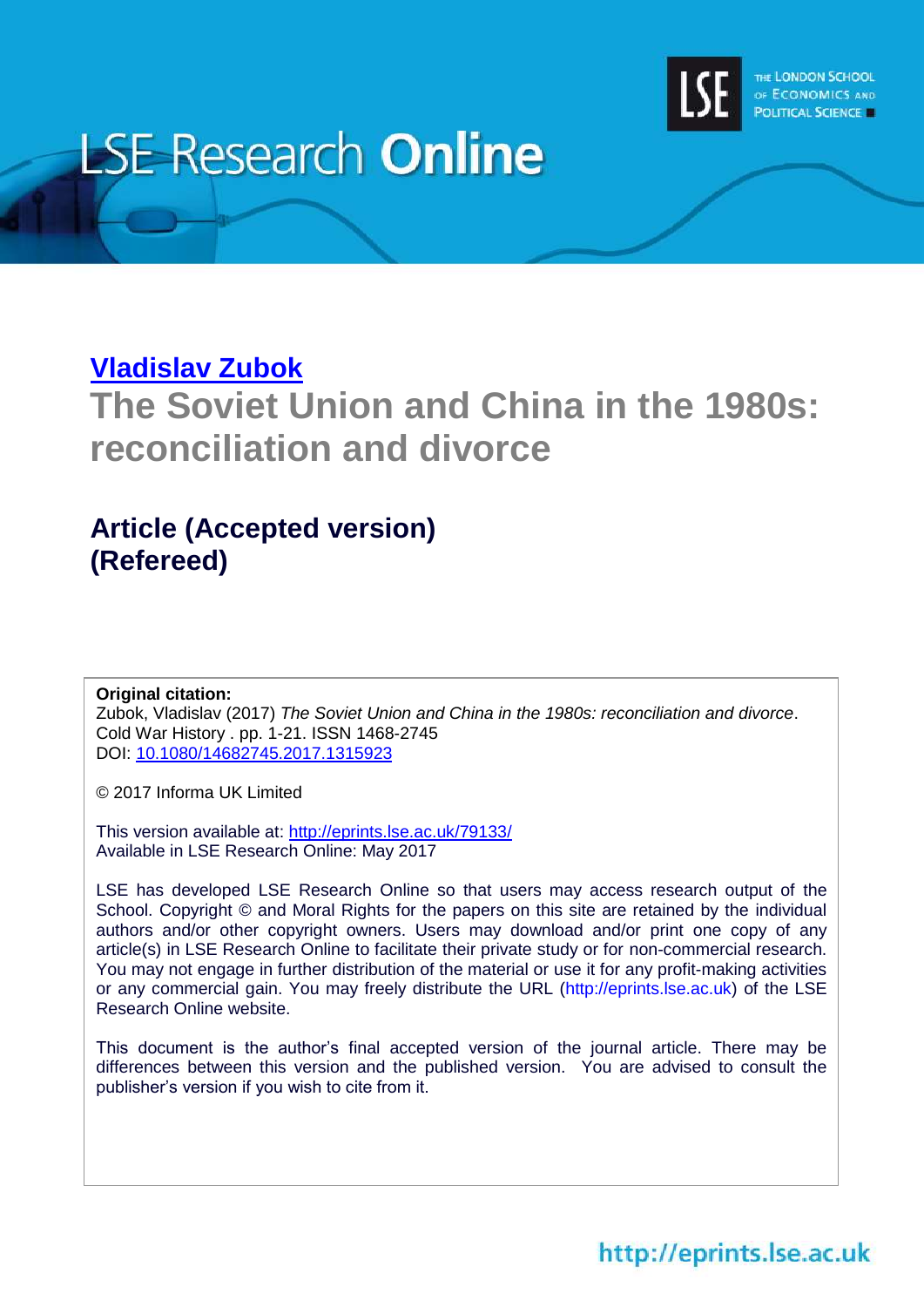**Vladislav Zubok LSE**

 $\overline{a}$ 

## **The Soviet Union and China in the 1980s: Reconciliation and Divorce <sup>1</sup>**

The comparative Sino-Soviet history became a vibrant field.<sup>2</sup> Pioneered by Gilbert Rozman, it already produced valuable insights.<sup>3</sup> Russian contributions are more modest than Western and Chinese, yet they also add important perspectives. <sup>4</sup> This article builds on these achievements, and draws on the new Soviet sources that have been recently brought into scholarly discussion. <sup>5</sup> The starting assumption of this article that both the Sino-Soviet alliance and confrontation were the product of revolutionary communist movement. Common communist ideology at first helped to forge one of the most unlikely alliances in recent history. And later, rather than serving as a sufficient glue for such alliance, the same ideology became a necessary reagent for the surprising rift. Mao Zedong had acted as a challenger to the Moscow-centric communism order, and was the main force behind the Sino-Soviet split. <sup>6</sup> In my view, other drivers in Sino-Soviet confrontation were secondary and tertiary: among them the allegedly inherent inequality, mutual cultural alienation, historical grievances, and "racism". Even less important, in

<sup>&</sup>lt;sup>1</sup> This article developed from the paper presented for conference "Inviting Europe to reform China?  $-$ Socialism, Capitalism and Sino-European Relations in the Deng Xiaoping Era, 1978-1992," Cambridge University, 13 December 2013.

<sup>2</sup> Elizabeth Wishnick, *Mending Fences. The Evolution of Moscow's China Policy from Brezhnev to Yeltsin (*Seattle and London: University of Washington Press, 2001); Jeremy Friedman, *Shadow Cold War. The Sino-Soviet Competition for the Third World* (Chapel Hill: the University of North Carolina Press, 2015).

<sup>3</sup> Gilbert Rozman, ed., *Dismantling Communism: Common Causes and Regional Variations* (Washington DC and Baltimore: Woodrow Wilson Center Press and Johns Hopkins University Press, 1992); Gilbert Rozman, *A Mirror for Socialism: Soviet Criticisms of China* (Princeton: Princeton University Press, 1985), and The Chinese Debate about Soviet Socialism, 1978-1985 (Princeton: Princeton University Press, 1987); Christopher Marsh, Unparalleled Reforms. *China's Rise, Russia's Fall and the Interdependence of Transition* (Lanham, MD: Rowman and Littlefield, 2005); Thomas P. Bernstein and Hua-Yu Li (eds.), *China Learns from the Soviet Union, 1949-Present* (Plymouth, Lexington Books, 2010).

<sup>4</sup> Boris Kulik, *Sovetsko-kitaiskii raskol: prichiny i posledstvi'ia* (Moscow: IDV RAN, 2000); G.V. Kireev, *Rossiia-Kitai. Neizvestnyie stranitsy pogranichnykh peregovorov* (Moscow: ROSSPEN, 2006).

<sup>5</sup> In particular, see Sergey Radchenko, *Unwanted Visionaries. The Soviet Failure in Asia at the End of the Cold War* (New York: Oxford University Press, 2014).

<sup>6</sup> Lorenz M. Lüthi, *The Sino-Soviet Split: Cold War in the Communist World* (Princeton, NJ: Princeton University Press, 2008); Zhihua Shen and Danhui Li, with forward of Chen Jian. After Leaning to One Side. China and Its Allies in the Cold War (Woodrow Silson Center Press and Stanford University Press, 2011), p. xiv-xv, 252-255.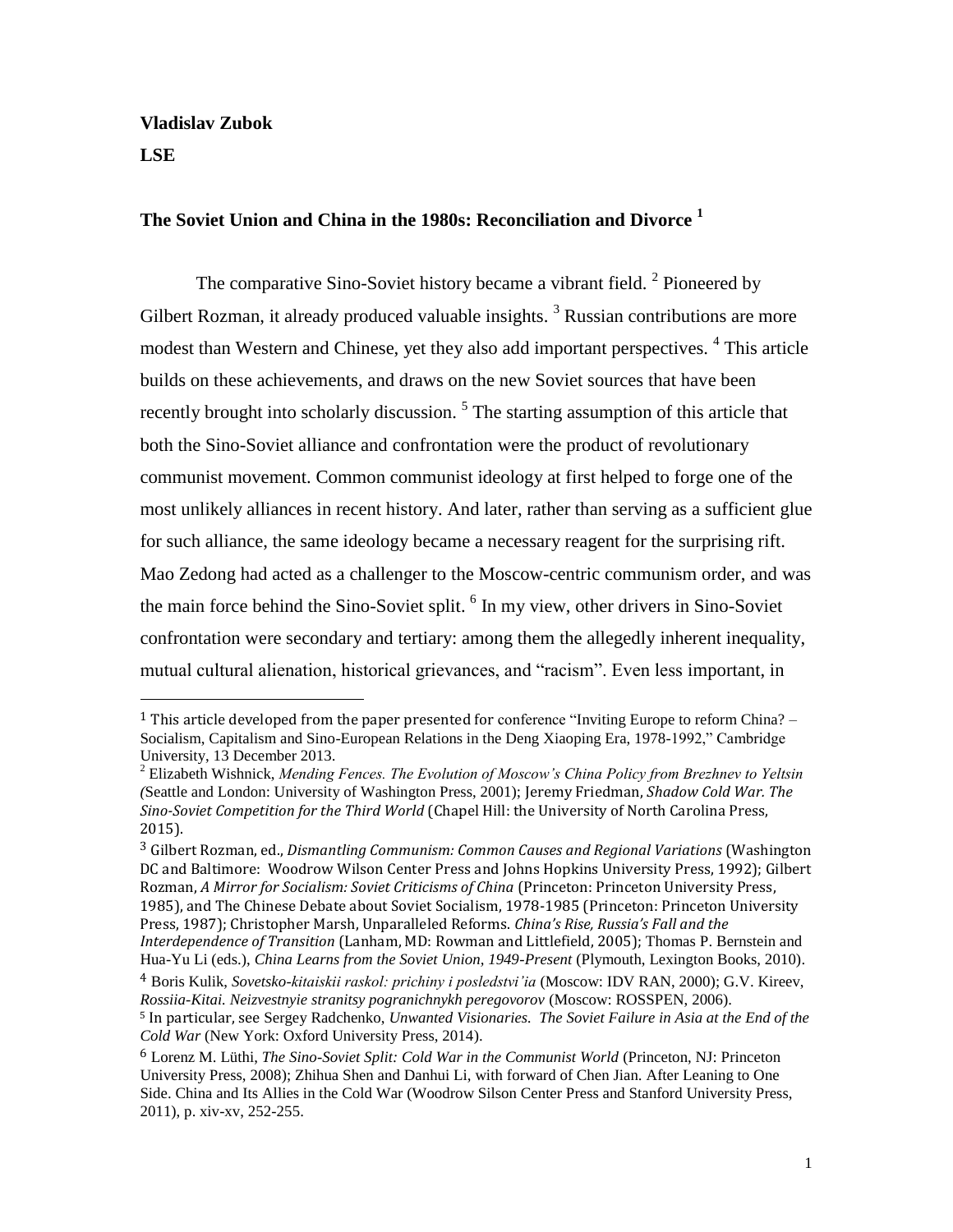my view, was geopolitics. True, tthe conflict ultimately became a security issue, and led to territorial clashes and militarization. Yet at the roots of the matter was the rivalry for the leadership in the communist movement: messianic universalist ideology could have only "one sun," and could be directed from one center only.<sup>7</sup>

The end of the Sino-Soviet confrontation during the 1980s provides an additional proof to this thesis. In just four years, between 1982 and 1985, the mutual hostility between the two communist countries abated rapidly. Fears of war gave way to discussion of cooperation. All this happened, while the geopolitical divide and presence of massive Soviet forces along China's border remained intact. What made this remarkable change possible, was one, but cardinal factor: China and the Soviet Union no longer vied for leadership in revolutionary global movement. Already Mao Zedong's opening to the United States in 1972 paved the way for Realpolitik; yet only after his death China truly abandoned ideological path and global revolutionary outreach. The disastrous domestic fallout of revolutionary Maoism pushed the new leadership onto a path of national economic recovery, that replaced the idea of a revolution as the better strategy of eventual restoration of China's greatness in world affairs. In search of national reconstruction, the Chinese government turned to Western capitalist countries.

The Soviet leadership also reached the deadlock in its revolutionary-imperial trajectory, but it had much less freedom for radical changes. The Soviet Union was in midst of the renewed Cold War against the West; the Kremlin also was heavily burdened by its commitments to numerous clients and allies in the communist movement and the Third World. Ironically, some of those commitments resulted from the "Pyrrhic victory" of the Soviet Union over China in their struggle for global communist leadership. <sup>8</sup> After coming to power in 1985, Mikhail Gorbachev began to change the Soviet international paradigm, based on dual function of superpowerdom and the leadership in the global

<sup>7</sup> Westad, Odd Arne (ed.), *Brothers in Arms: The Rise and Fall of the Sino-Soviet Alliance* (Stanford, CA: Stanford University Press, 1998); Sergey Radchenko, *Two Suns in Heaven: The Sino-Soviet Struggle for Supremacy, 1962-1967* (Stanford, CA: Stanford University Press, 2009). On the role of cultural conflict see Zhang, Shu Guang, 'The Sino-Soviet Alliance and the Cold War in Asia, 1954–1962', in Melvyn P. Leffler/Odd Arne Westad (eds), *The Cambridge History of the Cold War*, 3 vols (Cambridge/New York: Cambridge University Press, 2010), vol. 1, pp. 353–375; Austin Jersild, *The Sino-Soviet Alliance: An International History* (Chapel Hill: University of North Carolina Press, 2014). <sup>8</sup> See Friedman, *Shadow Cold War*, p. 218.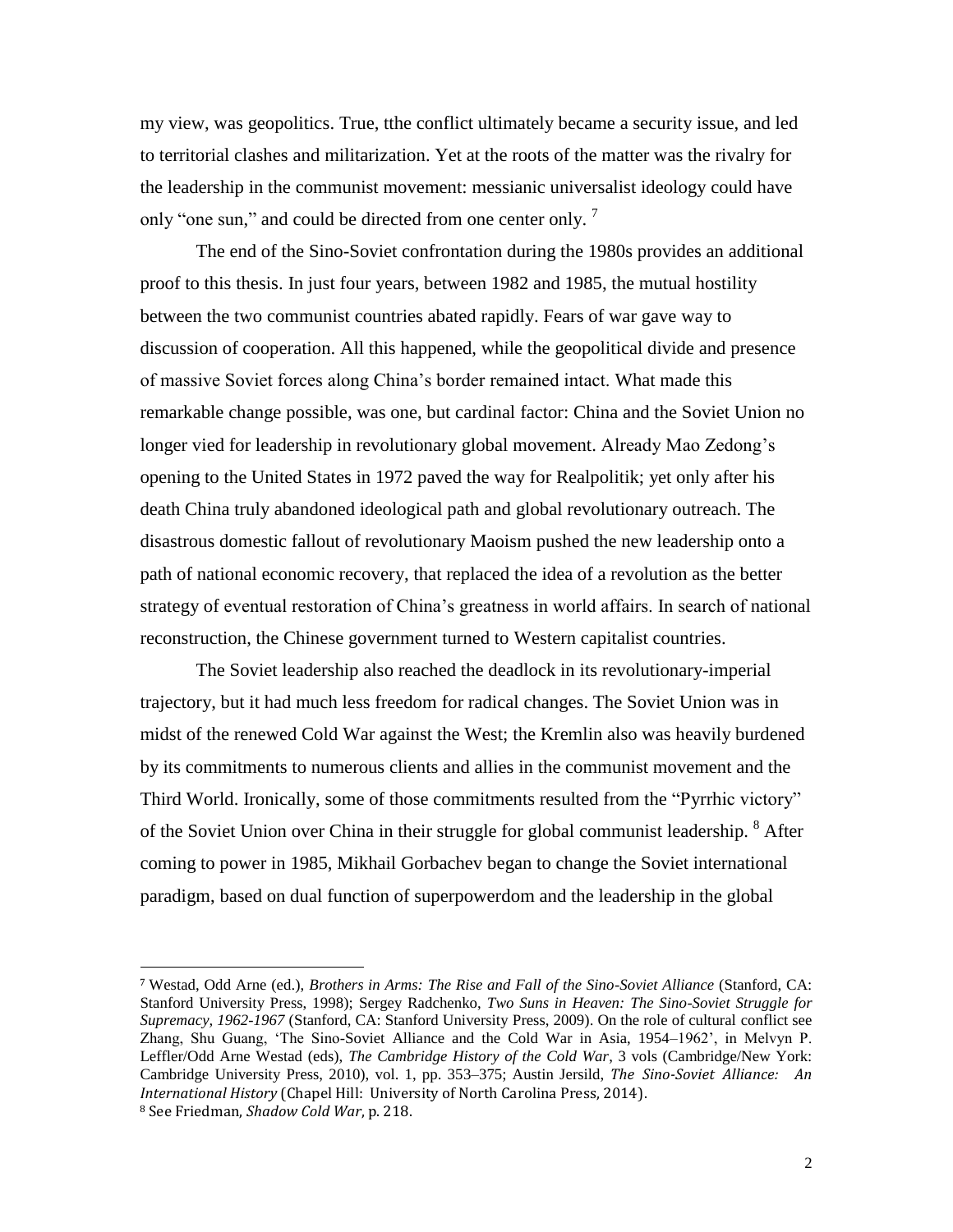communism.  $9$  Yet at the same time as he began to dismantle the Marxist-Leninist ideology, Gorbachev replaced it with a new ideology of perestroika "for the Soviet Union and the whole world," an ideological dream where "reformed socialism" would converge with liberal capitalist West.

The former communist allies and then rivals chose different ways of embracing the former enemy: China did it more radically, and the Soviet Union chose to tinker with the "socialist principles." Nevertheless, the absence of ideological rivalry produced a necessary effect: the Sino-Soviet relationship began to get normalized, virtually by default. The geopolitical realities, produced by the two decades of the antagonism, could not be removed fast, and this defined the pace the Sino-Soviet normalization. It is quite remarkable, however, how patiently and steadily both sides had been moving to bring to closure the period of mutual hostility. The record shows that the ghosts from the past, including bitter historical memories, cultural differences, and mutual prejudices played surprisingly little role in the story of the normalization.

Last but not least, this article dwells upon limitations of the Sino-Soviet normalization. From the start, these limitations were defined by the Chinese course of modernization. Ultimately, the reformist aspirations in both countries pulled them towards the US-led global capitalist system, not towards each other.

#### **Normalization within geopolitical realities**

 $\overline{a}$ 

In March 1982, Leonid Brezhnev addressed China in his "Tashkent speech" with an appeal for reconciliation. The ailing Soviet leader expressed readiness to leave behind ideological quarrel and begin to talk about territorial issues. It was not an accidental probe. Moscow began to send feelers to Beijing soon after the death of Mao Zedong in September 1976, but the power struggle in China, Sino-Soviet conflict over Cambodia, and the Soviet occupation of Afghanistan put the Sino-Soviet contacts on hold. In early

<sup>9</sup> On this paradigm see Vladislav Zubok and Constantin Pleshakov, *Inside the Kremlin's Cold War*. *From Stalin to Khrushchev* (Cambridge, MA: Harvard University Press, 1996).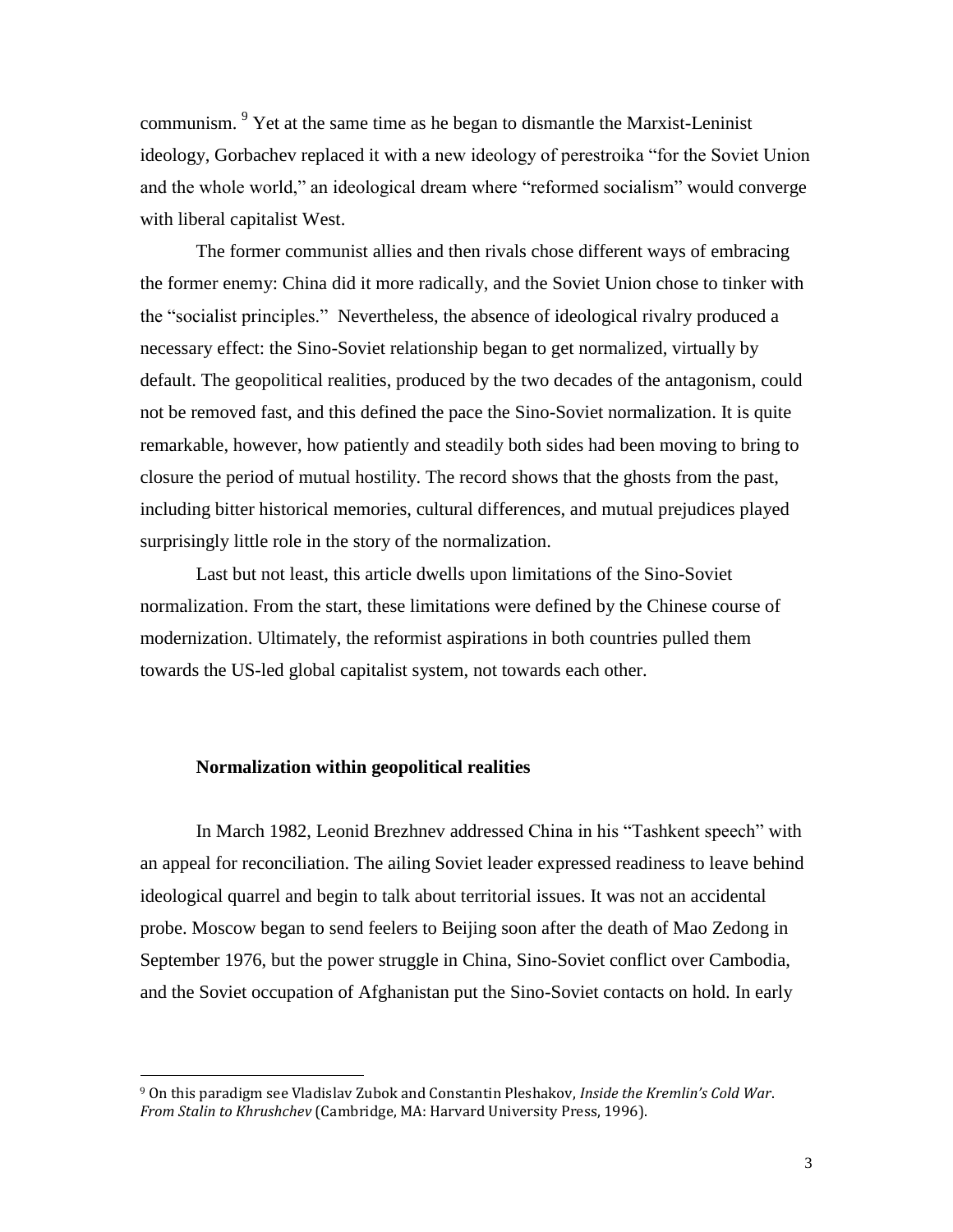1982 a good moment came up: Deng Xiaoping used Rumanian leader Nicolae Ceausescu as an intermediary to signal his readiness for moving beyond status quo.  $^{10}$ 

The leading Soviet sinologists, intellectuals and diplomats, believed that the factors of geopolitics, Chinese nationalism, and bitter memories of the recent past would persist and define China's hostility towards the Soviet Union. Oleg Rakhmanin, the main authority on China in the CC CPSU Department for liaisons with socialist countries, tirelessly touted this argument. Leading Soviet experts on China, Mikhail S. Kapitsa, Mikhail I. Sladkovskii, and Sergei L. Tikhvinskii, were in Rakhmanin's camp. <sup>11</sup> On the contrary, Brezhnev's foreign policy assistant Andrei M. Aleksandrov-Agentov, believed that restoration of Sino-Soviet relations was possible for both pragmatic and ideological reasons. He was one of the last survivors from the Comintern days, and witnessed closely the entire story of the Sino-Soviet alliance. Brezhnev fully trusted Alexandrov-Agentov, consulted him regularly, and met with him at least three times in January-March 1982. In his memoirs, Alexandrov-Agentov recalls that it was his initiative to insert "China theme" into the speech Brezhnev was going to deliver in Tashkent. The speech stated: "We did not deny and do not deny the presence of socialist order in China." The text continued: "We remember well those times, when the Soviet Union and people's China were united by the ties of friendship and comradely cooperation. We never considered the state of hostility and alienation between our countries a normal phenomenon."<sup>12</sup>

The Politburo approved Aleksandrov-Agentov's initiative. Apparently the most powerful skeptics of Sino-Soviet normalization, among them Andrei Gromyko, Yuri Andropov, and Dmitry Ustinov, did not dare this time to stand in opposition. Leonid Brezhnev was disillusioned by the quagmire situation in Afghanistan, that this "troika" had initiated: Afghanistan erased many fruits of Brezhnev's détente of the 1970s and

l

<sup>11</sup> James Hershberg, Sergey Radchenko, Peter Vamos, and David Wolff, "The Interkit Story: A Window into the Final Decade of the Sino-Soviet Relationship," February 2011, CWHIP Working Paper # 63, accessed at http://wilsoncenter.org/sites/default/files/Working%20Paper\_63.pdf; David Wolff, "Interkit: Soviet Sinology and the Sino-Soviet Rift," *Russian History*, Vol. 30, No. 4 (2003); also Gilbert Rozman, A Mirror for Socialism: Soviet Criticisms of China (Princeton: Princeton University Press,1985).

<sup>10</sup> Kireev, *Rossiia-Kitai*, p. 167; A.M.Aleksandrov-Agentov. *Ot Kollontai do Gorbacheva*. (Moscow: Mezhdunarodnyie otnosheniia, 1994), p. 170-172.

<sup>12</sup> A.M.Aleksandrov-Agentov. *Ot Kollontai do Gorbacheva*, p. 173. In Brezhnev's "journal" for February 15, 1982, we find the note: "The speech [for Tashkent] is ready; com. Aleksandrov has it." Sergey Kudryashov, ed., *Leonid Brezhnev. Rabochie i dnevnikovyie zapisi. V 3-kh tomakh. Tom 1* (Moscow: Istlit, 2016), p. 1139. On the context of the speech and resistance of Sinologists, above all Oleg Rakhmanin, see Radchenko, *Unwanted Visionaries*, p. 10-24. Strangely, Aleksandrov is not mentioned.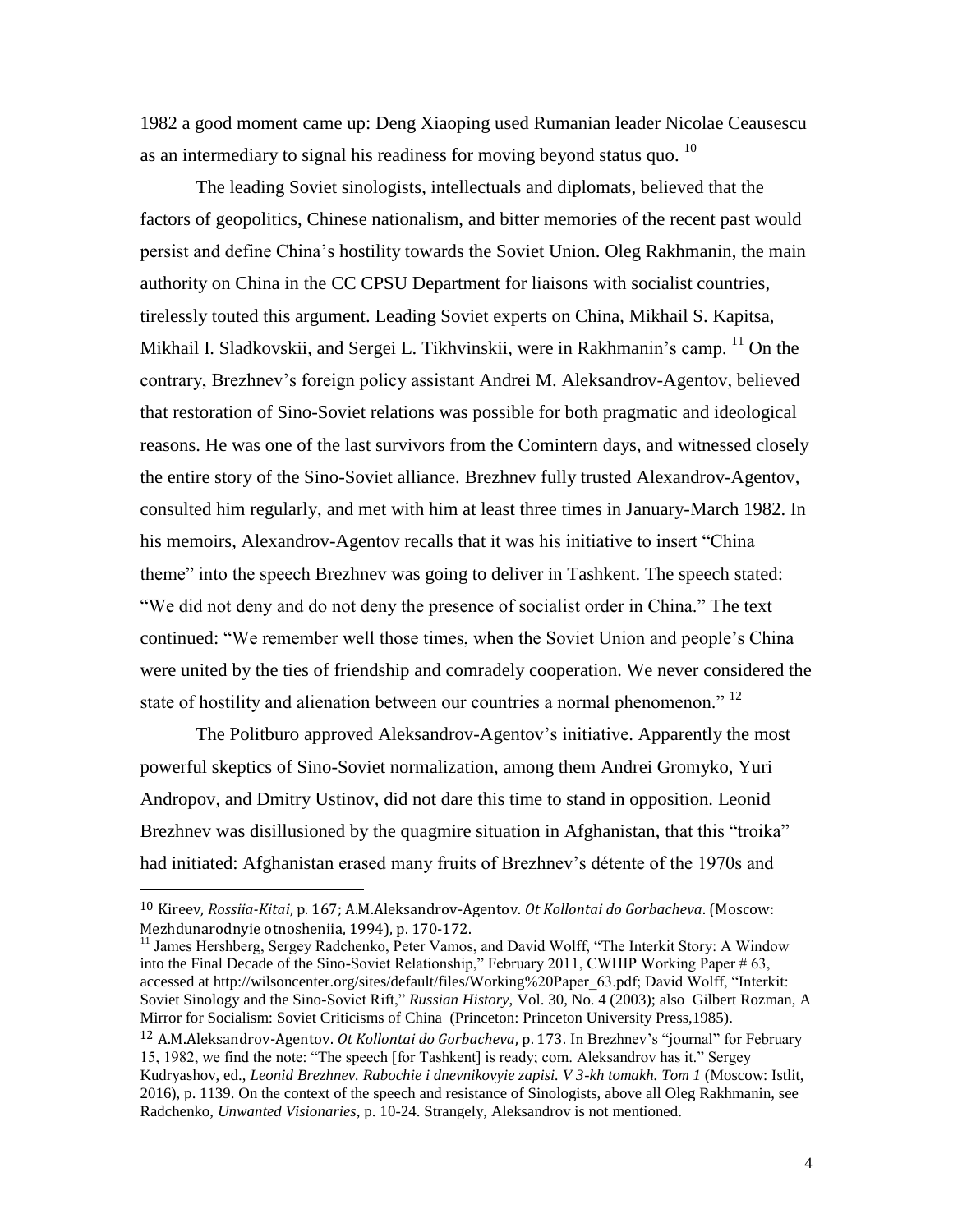placed the Soviet Union in an international isolation. The Kremlin leaders, feeling the pressure of the US remilitarization and global militancy, needed de-escalation of tensions with China to ease the burden of military preparations in the Far East.

Brezhnev's speech was not a sufficient factor to trigger the Sino-Soviet negotiations. Earlier Soviet probes did not produce results. The crucial change happened in Beijing, not in Moscow. Some scholars state that Deng Xiaoping decided to support Sino-Soviet rapprochement mainly for geopolitical reasons. First, the Chinese leadership could see that the Afghanistan altered the balance of power in international relations: Soviet Union was bogged down, like the United States had been earlier in Vietnam; Soviet isolation sharply reduced Soviet threat to China's security. Kenneth Waltz, a theorist of structural realism in international relations, was in China in 1982 and argued to his Chinese hosts, that the occupation of Afghanistan weakened, not strengthened the Soviets. Deng Xiaoping, historians argue, had another powerful reason to make geopolitical readjustment; his course of 1979-81 leaning on the United States did not pay off: the Reagan Administration revived the policy of "two Chinas" and balked at the transfer of advanced technologies to the PRC. This questioned his decision to turn to the United States as a strategic ally in China's national rise, still controversial among his colleagues. This prompted China, as Radchenko argues, to resurrect the concept of strategic triangle, where the specter of Sino-Soviet rapprochement would be used as a bargaining tool with regard to the United States.<sup>13</sup> Behind all these interpretations of Deng's behavior, however, stood the main new reality: China's foreign policy had undergone a fundamental change during the previous decade. It no longer served the megalomaniac revolutionary ambitions of the communist leadership. Deng Xiaoping did not use geopolitical combinations, as Stalin and Mao had done, to promote revolutionaryimperial objectives. For Deng geopolitics became a mere tool to serve the domestic economic transformation.

Historians argue as to why Deng Xiaoping so firmly linked the Sino-Soviet rapprochement to "three obstacles," three security preconditions that the Soviet Union had to meet before normalization of relations. One view is that the Chinese leader

<sup>&</sup>lt;sup>13</sup> Kenneth Waltz, "Conversations with History," Institute of International Studies, UC Berkeley, [http://globetrotter.berkeley.edu/conversations/people3/Waltz/waltz-con5.html;](http://globetrotter.berkeley.edu/conversations/people3/Waltz/waltz-con5.html) Radchenko, *Unwanted Visionaries*, p. 31-32.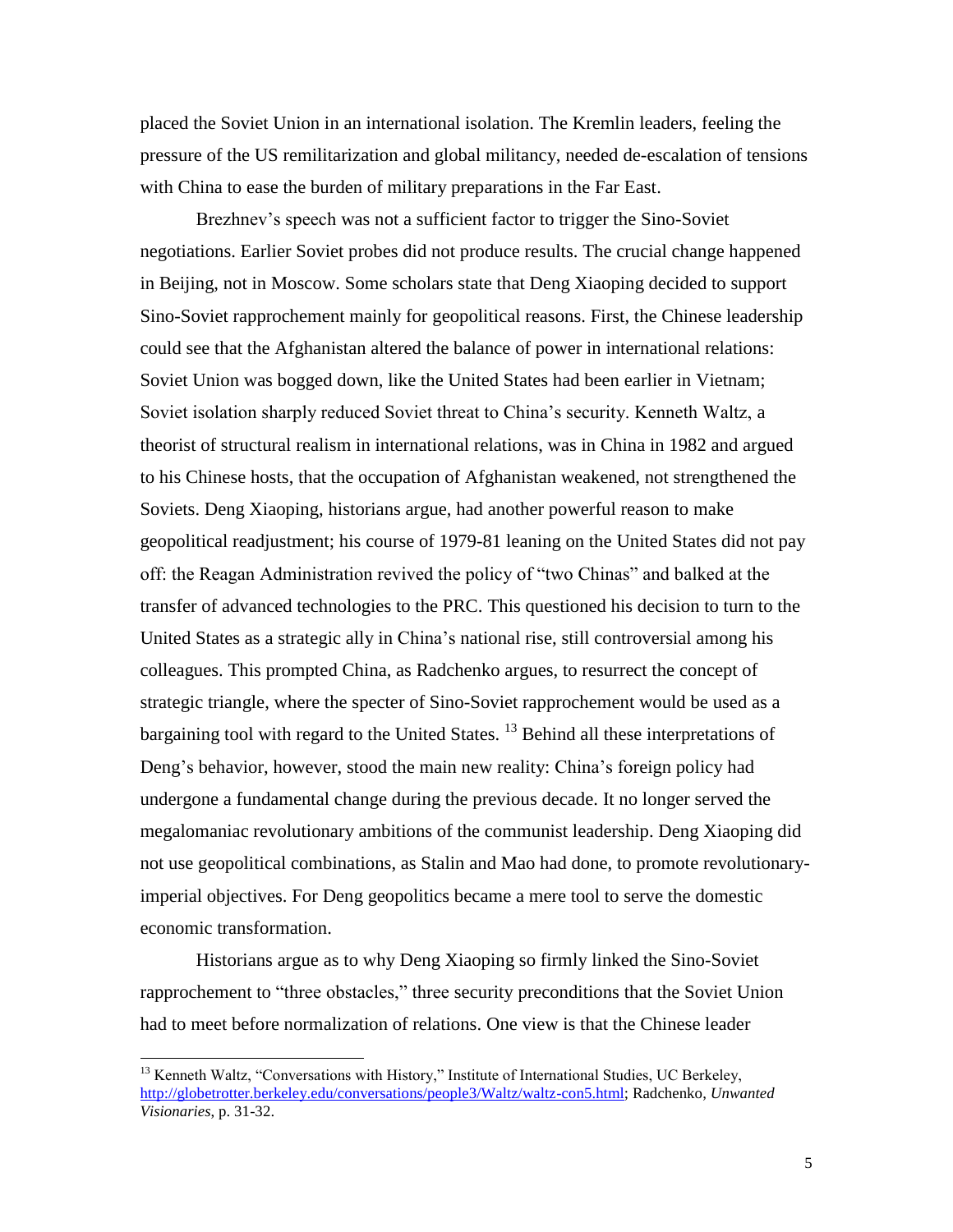genuinely feared Soviet "encirclement" represented by the presence of Soviet troops in Mongolia, the military concentration along the Sino-Soviet border, and the Soviet military support of Vietnam. A recent biographer of Deng even stated that his geopolitical goal to defeat the Soviet Union, nourished by the decades of hostility under Mao's rule, was a prevalent motive. A prominent Chinese scholar calls Deng "an outstanding Chinese nationalist," who resolutely and steadfastly defend China's national interests against the Soviets.  $14$ 

These views overlook the context of grand strategy, which was in Deng's case China's modernization, not a geopolitical rivalry with the Soviet Union. There is solid evidence, that Deng played "Soviet card" with his eyes on Washington; the Chinese leader was disappointed with the political and economic terms that the Reagan Administration was prepared to offer China. The obstacles also helped Deng to keep at bay an alternative strategy proposed by other senior comrades in the Chinese leadership, among them Chen Yun and Li Xiannian. They argued that the rapprochement with the Soviet Union (rather than a cooperation the United States) was a natural thing, dictated by the past friendship and ideological proximity. What colleagues found "natural," however, was inimical to Deng's grand strategy: only the United States, and not the Soviets, held the keys from the know-how and technologies China needed to modernize itself. 15

The tension between security and modernization in Deng's motives should not be exaggerated. After all, as some Chinese scholars indicate, Deng Xiaoping could correctly view his "Four Modernizations" endangered by Soviet "encirclement," as he contemplated reduction of security-related state expenditures, the cuts on the Army, and a better international climate for foreign investments. All these things necessitated a fundamental reduction of Soviet power in Asia.

<sup>14</sup> Xiaoming Zhang, *Deng Xiaoping's Long War: The Military Conflict between China and Vietnam, 1979- 1991* (University of North Carolina Press, 2015); Alexander V. Pantsov, with Steven I. Levine. *Deng Xiaoping: A Revolutionary Life.* (Oxford: Oxford University Press, 2015); Niu Jun in H-Diplo Roundtable XVII, 23 on Deng Xiaoping: A Revolutionary Life | H-Diplo | H-Net, on June 6, 2016, at: [https://networks.h-net.org/node/28443/discussions/128453/h-diplo-roundtable-xvii-23-deng-xiaoping](https://networks.h-net.org/node/28443/discussions/128453/h-diplo-roundtable-xvii-23-deng-xiaoping-revolutionary-life)[revolutionary-life](https://networks.h-net.org/node/28443/discussions/128453/h-diplo-roundtable-xvii-23-deng-xiaoping-revolutionary-life) (Accessed on January 27, 2017).

<sup>15</sup> See this view in Radchenko, Op. cit., p. 42, 49.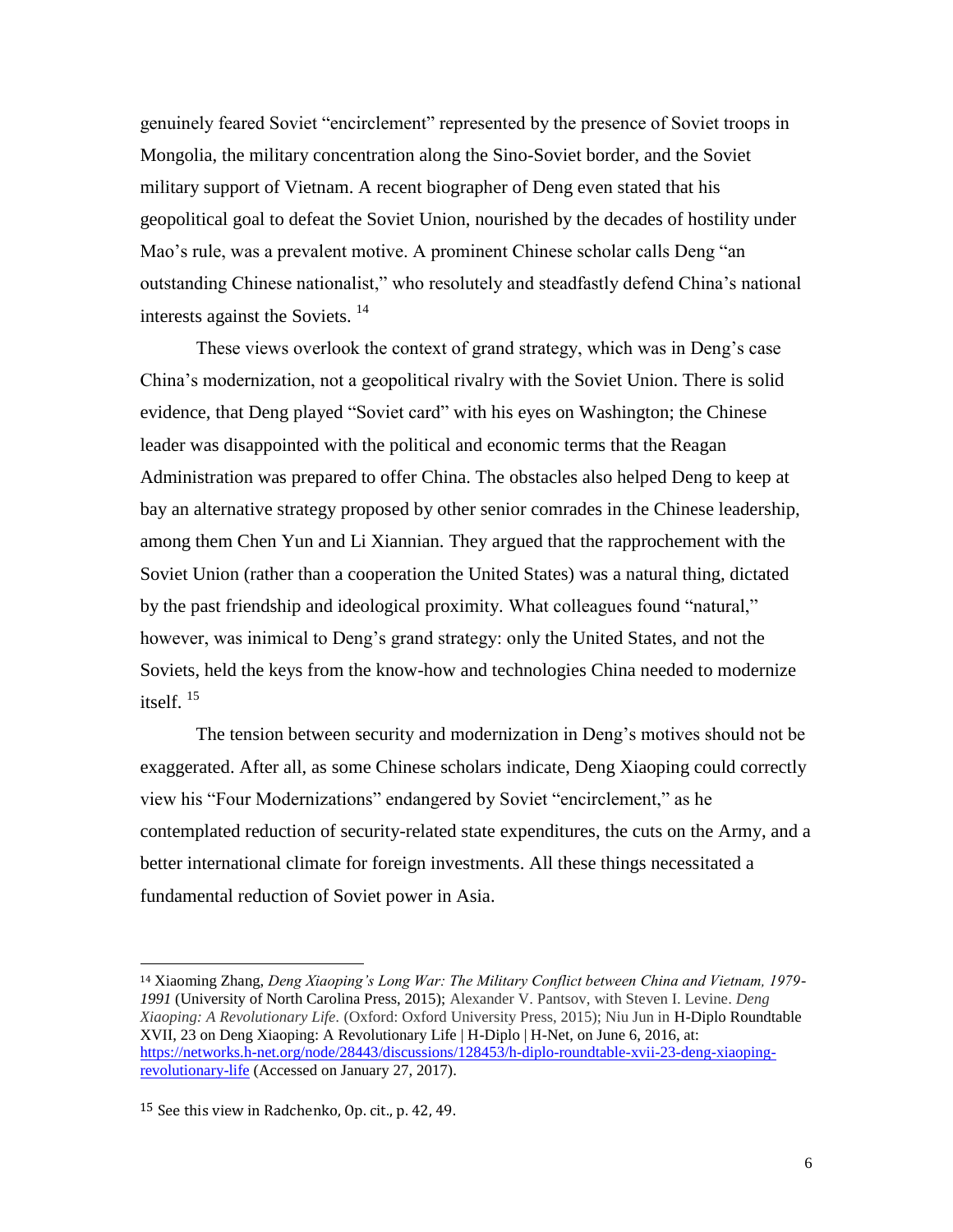In 1982-84, the Soviet leaders remained deeply mistrustful of Deng's goals and intentions. The Sinologists in Moscow stated, quite correctly as it turned out, that the Chinese leaders played "the American card" at the expense of Soviet geostrategic interests in Asia. Fulfilling "three obstacles" meant that the Soviet Union should make once-sided concessions and abandon its crucial regional allies Afghanistan, Mongolia, and Vietnam. Brezhnev, who favored improvement of Sino-Soviet relations, was unprepared to do it. The same could be said about his colleagues in the Politburo. Yuri Andropov, who became the General Secretary of the CPSU after Brezhnev's death in November 1982, had been long convinced that not only Mao Zedong, but also other Chinese leaders, were great power nationalists and crafty international manipulators. <sup>16</sup> Marshal Dmitry Ustinov, responsible for Soviet defense and army, resisted withdrawal of Soviet military aid from Mongolia and Vietnam. Soviet foreign minister Andrei Gromyko never viewed Sino-Soviet relations and Asia in general as foreign policy priority, and deferred to the views of Andropov and Ustinov. The Soviet leadership wanted to engage Beijing for normalization, yet not on China's terms.

There was also a lingering fear in Moscow, that China still wanted to undermine the Soviet leadership in the communist movement in general, and in the Soviet camp in particular. The Soviet allies in Eastern Europe made clear stirrings to expanding economic and political relations with the PRC, ahead or even behind the back of the Soviet Union. Walter Ulbricht in East Germany began to do so; in Poland Wojciech Jaruzelsky, although dependent on Moscow, was interested in Chinese assistance as well. During 1983 the Chinese foreign minister Qian Qichen visited five Eastern European countries; his visit ushered rapid normalization of state relations and growth of economic ties. The cash-starving Eastern European economies desperately looked for new trade partners, both in the West and in the East. The old anti-China line in Eastern Europe

<sup>16</sup> On Andropov's views see Aleksandrov-Agentov, Op. cit., p. 168; the author's numerous conversations with Fyodor V. Mochulsky, KGB General and Andropov's adviser on China, Moscow, 1991-92.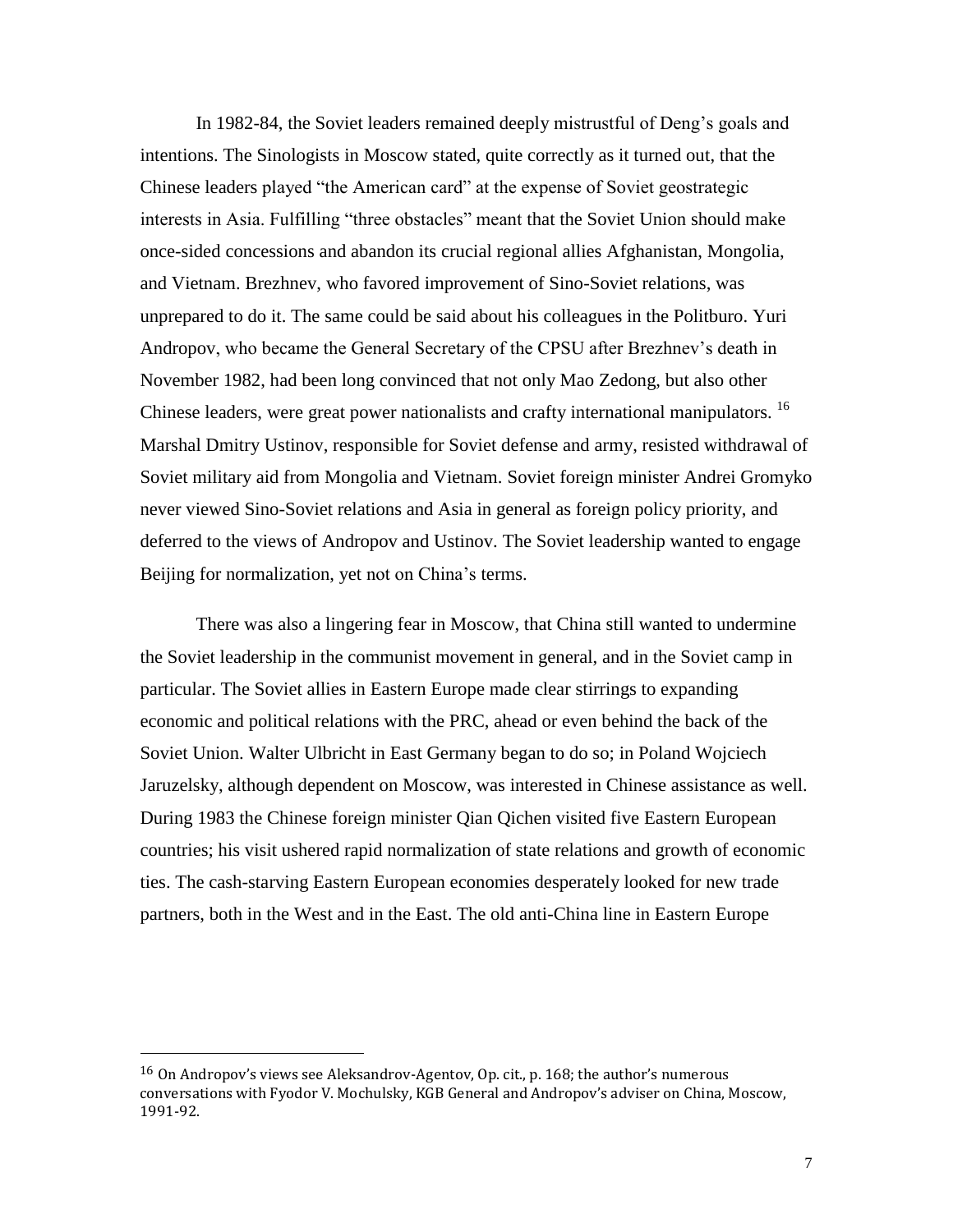became untenable, and even detrimental to the Soviet hegemony in the bloc.<sup>17</sup>

The Soviet leadership, pressed by Reagan's offensive, wanted to alleviate the tensions of the Cold War. In August 1983, Andropov approved preparations for sending a high-placed Soviet delegation to China, the first since 1969. The Soviet ministries and the Gosplan prepared a number of agreements on economic, scientific, and cultural cooperation. The First Deputy Premier Ivan Arkhipov, Brezhnev's pal, was associated with the heyday of Sino-Soviet friendship and alliance. After Andropov's death, however, the balance of interests within the Politburo shifted. Gromyko argued in favor of suspension of the trip: the Soviet leadership did not want to risk "special relations" with Vietnam over normalization of relations with Beijing. Soviet diplomat V.P. Fedotov concluded many years later that delaying Arkhipov's mission was a mistake. Yet he also admitted that Deng's "three obstacles" were emotionally unacceptable for the Soviet leadership. How could China demand these geopolitical concessions from the Soviet Union without reciprocating? Beijing, some in Moscow argued, seemed to aim to become 'a third superpower,' on par with the US and the USSR. This resonated with the conclusions of Soviet sinologists, especially Oleg Rakhmanin, that "Maoism without Mao" continued to define China's international behavior.<sup>18</sup>

As Soviet relations with the United States continued to worsen, however, the Politburo felt the need to resume active policy towards China, as an attempt to weaken Sino-American security cooperation against the Soviets. In 1984 Deng also had to make concessions to other senior leaders in the Chinese leadership, who pushed for resuming economic cooperation with the Soviet Union. China's economy was, after all, a clone of

<sup>17</sup> On the role of Eastern Europe see: Péter Vámos, "A Hungarian Model for China? Sino-Hungarian relations during the first decade of the Chinese reform era"; also Bernd Schaefer, "GDR, FRG, and China between 1968 and the early 1980s,"; Margaret K. Gnoinska, "Domestic Changes in China and Turmoil in Poland: the Effects on Sino-Polish Relations, 1976-1983"; Niu Jun, "From "Fox" to friend – China's policy relations with the five Eastern European 'fraternal states' during the 1980s," papers presented at the conference "Inviting Europe to reform China? – Socialism, Capitalism and Sino-European Relations in the Deng Xiaoping Era, 1978-1992," Cambridge University, December 13, 2013.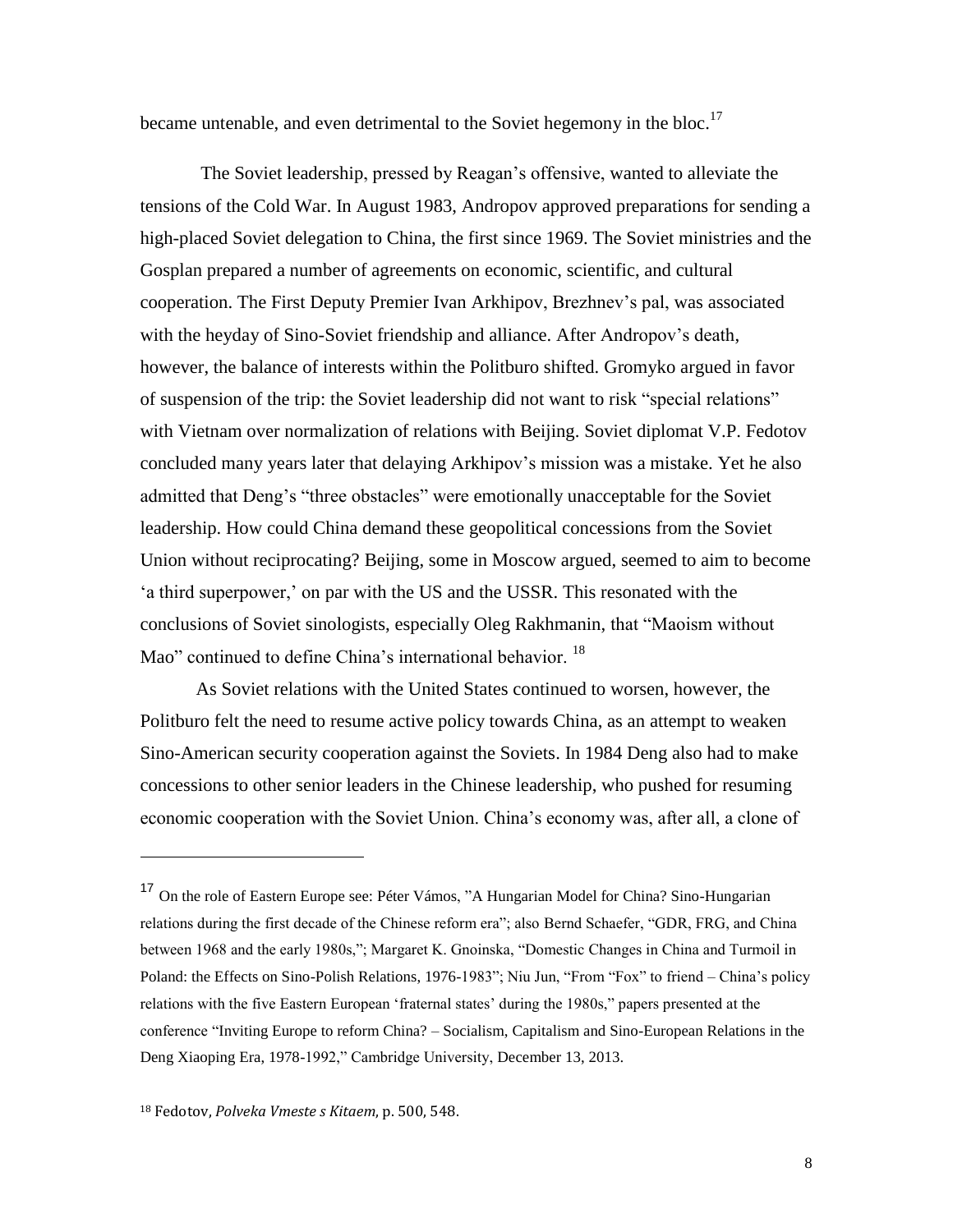the Soviet economy of the 1950s; bilateral trade with Moscow could be beneficial for the existing Chinese industries. There were also emotional and ideological moments: the senior Chinese leaders and experts knew that, contrary to the Maoist propaganda, Soviet assistance to China was pro bono, remarkably generous, and comprehensive. There was also a large younger group of party and managerial cadres, who had been trained at Soviet universities, spoke Russian, and remembered very fondly the Soviet assistance of the 1950s. The Cultural Revolution disrupted their careers, yet in the early 1980s they were rising to the positions of influence.<sup>19</sup> Ideologically, many of these people conceptualized reforms in terms of Soviet economic debates of the 1920s. The writings of Bolshevik theorist Nikolai Bukharin suddenly became popular in the party elites of China. The agricultural reforms in China seemed to resonate with the Soviet NEP experience and could be legitimized as the continuation of the correct Leninist policy, abrogated later by Stalin and Mao.  $^{20}$ 

In December 1984, the Soviet delegation arrived to China, and the agreements on Sino-Soviet cooperation were signed. Deng, however, refused to meet with Arkhipov; instead he delegated this task to Chen Yun, an old friend of Arkhipov, who believed there were "great, untapped reserves" for Sino-Soviet economic and technical cooperation. Chen Yun was obligated to read to Arkhipov a formal speech where he reiterated "three obstacles".<sup>21</sup> Deng adhered to his grand strategy; a rapid rapprochement with the Soviet Union could only hurt China's relations with the West and modernization. Although the Chinese supreme leader consented to the opening of economic cooperation between China and the Soviet Union, this concession did not affect in any significant way the Chinese international behavior. Ironically, the state cooperation programs with the Soviet Union would soon prove the correctness of Deng's strategy. "Great, untapped reserves" for cooperation, that Chen Yun dreamed about, did not materialize in 1985-89.<sup>22</sup>

<sup>19</sup> On the Chinese students in the Soviet Union see Elizabeth McGuier, "Between Revolutions: Chinese Students in Soviet Institutes, 1948-1966," in: Thomas P. Bernstein and Hua-Yu Li, eds. *China Learns from the Soviet Union. 1949-Present*. Harvard Cold War Studies Book Series (Lanham, MD: Lexington Books, 2010), p. 359-381.

<sup>20</sup> Aleksandr Pantsov, *Deng Xiaoping* (Moscow: Molodaia gvardiia, 2013), p. 411-412.

<sup>21</sup> *Prisoner of the State*, p. 120; V.P. Fedotov, *Pol Veka Vmeste s Kitaem*, p. 497.

<sup>22</sup> Cited in Radchenko, Op. cit., p. 47.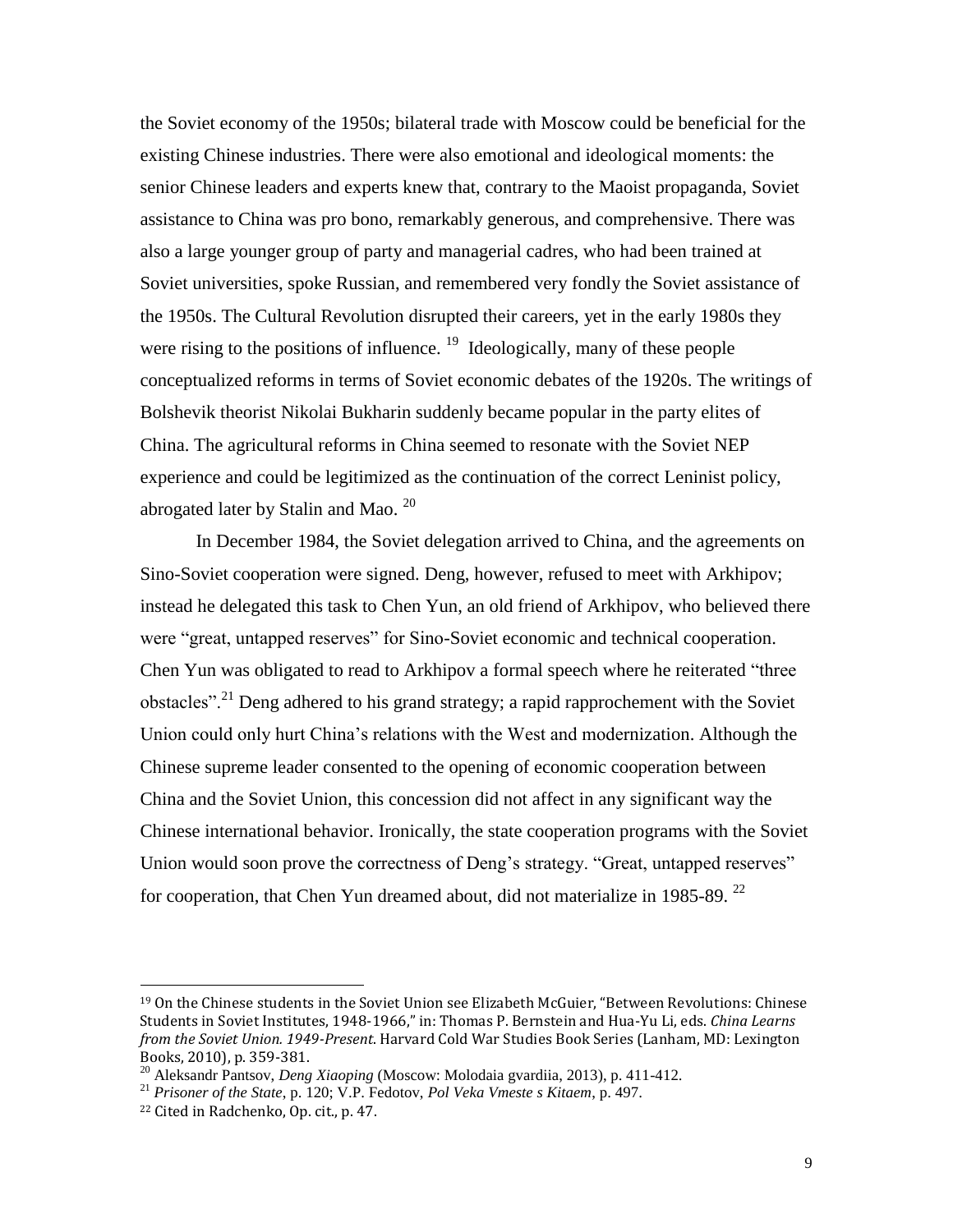#### **Gorbachev and China: "No Jumping over the Obstacles"**

The appearance of the new and young Soviet leader in the Kremlin in March 1985 seemed to promise rapid improvement of the Sino-Soviet relations. Yet the first three years of Gorbachev's administration did not bring any political and economic breakthrough in the East. As the Soviet foreign policy in 1986-87 abandoned, one by one, the tenets of the revolutionary-imperial paradigm, the Sino-Soviet relations did not change radically for the better; rather, they became visibly stalled.

Perhaps the anti-Chinese feelings and stereotypes in the Soviet leadership and the elites played a role, to thwart the relationship? After all, some historians attributed the Sino-Soviet split and confrontation to Russian "subtle racism" towards the Chinese.<sup>23</sup> Indeed, the "criticism of Maoism" in Soviet propaganda and party education in the 1970s could often digress into China-bashing. This type of propaganda became a lucrative cottage industry in Moscow.  $^{24}$  Racist rumors and images of "Yellow Peril" freely circulated in the sparsely populated cities of the Soviet Far East. A closer look at the evidence, however, reveals limited nature of anti-China feelings in the Soviet political elites. In effect, officially sanctioned sinophobia was never permitted, even in the Interkit, an organization created to develop a common anti-China line for the Warsaw Pact. Soviet experts treated Maoism was a chauvinist "perversion," while the PRC and its people remained "socialist" and therefore "friends." During the times of hostility, few in the Soviet intelligentsia looked at China through nationalist-racist lenses. The reform-minded and liberal intellectuals viewed the Great Cultural Proletarian Revolution as another manifestation of Stalinism and totalitarianism.

Moreover, there was a residual nostalgia for the time of "friendship" on the Soviet side as well. Tens of thousands in the Soviet Union shared Arkhipov's emotional attitudes about the past: engineers, technicians, teachers, and other professionals preserved kind memories about their work in China during the 1950s. The entire generation of the Komsomol members and students, to whom Mikhail Gorbachev

<sup>23</sup> Sergey Radchenko, "The Sino-Soviet Split," in: Melvin P. Leffler and Odd Arne Westad, eds., *The Cambridge History of the Cold War*, Vol. II (London: Cambridge University Press, 2010), p. 372. <sup>24</sup> Hershberg, i.a., "The Interkit story," p. 30. The author's interviews with Fyodor Mochulsky and the interview Boris Morkovnikov, journalist in "Radio Russia", who had specialized for years in anti-Maoist propaganda, Jan. 1989 and Feb. 1990.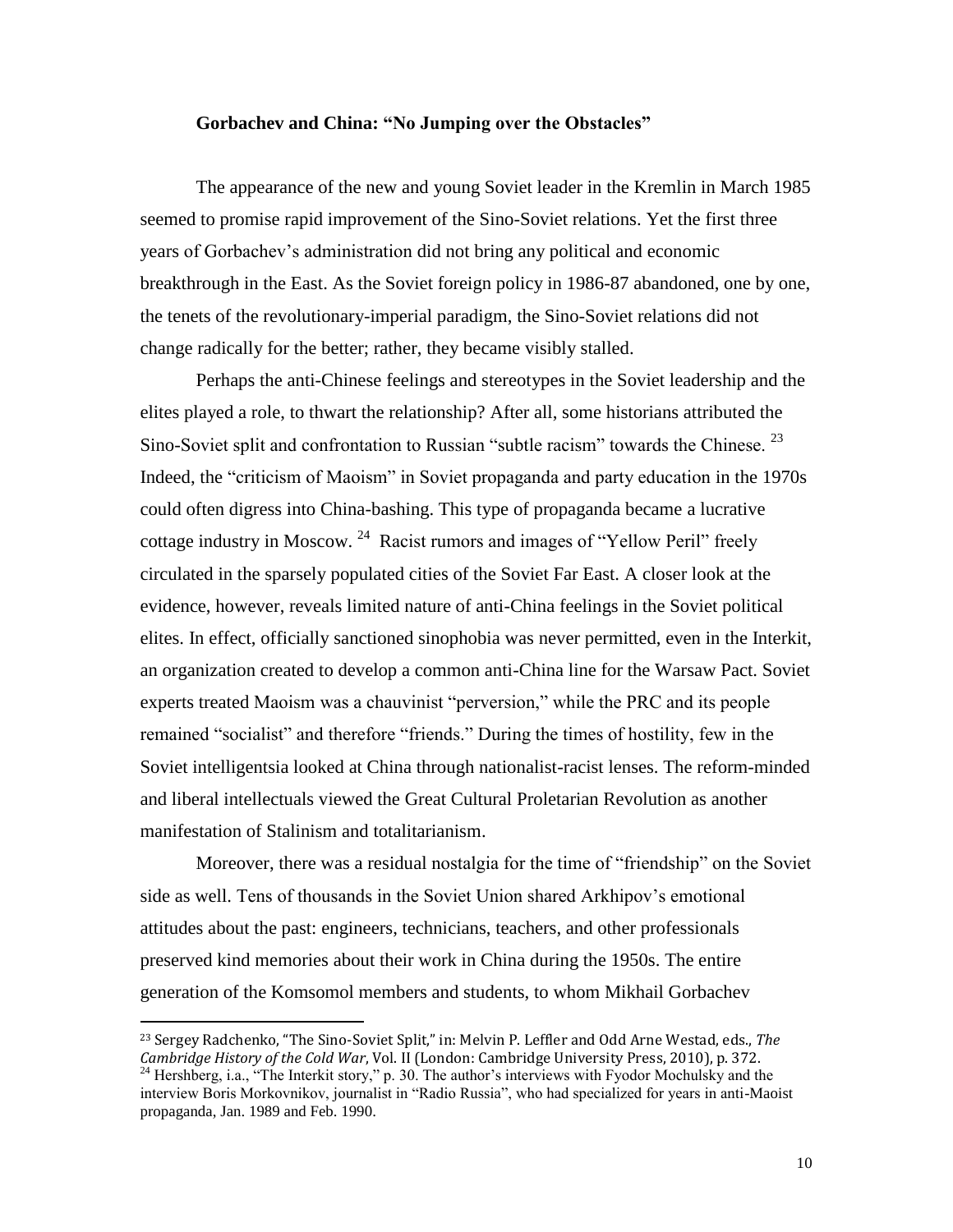belonged, remembered the euphoric expectations of the Sino-Soviet alliance, encapsulated in the song "Moscow-Beijing". They knew personally thousands of Chinese students who studied with them at Soviet universities and technical institutes. There was a widespread perception "Chinese ingratitude" for generous Soviet assistance. Yet there were also strong impressions of the hard-working Chinese colleagues and the enormous potential of China for economic development. In the wake of Arkhipov's trip an increasing number of Soviet party officials, journalists, educators, economists, and other professionals travelled to China, for the first time after a historic break of two decades. Their reports, public and non-public, contained a strong message: there was a new China in the making. <sup>25</sup> In sum, there was a substantial human, cultural, and historical capital for revival of the Sino-Soviet relations in 1985. This capital, however, remained untapped.

The recent literature leaves much responsibility for the stagnation of the Sino-Soviet relations with Gorbachev. Sergey Radchenko states that in 1986 Gorbachev nourished a vision to build a "strategic triangle" consisting of China, India, and the Soviet Union, a kind of "anti-American entente" that could counterbalance the Cold War deadlocks in Europe and elsewhere. Gorbachev refused to take China's "three obstacles" seriously, and he was remarkably oblivious of the Indian-Chinese geopolitical antagonism. Geopolitical realities, according to Radchenko, doomed Gorbachev's spectacular schemes for Asia. The scholar contrasts Gorbachev's alleged Realpolitik in Asia with his idealistic new thinking; his main source-base are Gorbachev's talks to the Politburo, memoranda of his conversations with the Indian leader Rajiv Ghandi and some other politicians.<sup>26</sup>

The available evidence, however, does not support such definitive conclusions. The revisionist interpretations sometimes conflate Gorbachev's rhetoric, his monologues in the Politburo, with the actual policy-making. Also, the literature often exaggerates the policy impact of academic think-tanks and academic *Institutchiki* (intellectuals with political ties). <sup>27</sup> In 1986 Gorbachev's approach to Asia was ideological and vague, not realist and specific. In his close circle, during the discussion of his programmatic speech

<sup>&</sup>lt;sup>25</sup> See the detailed analysis of these impressions and analytical papers from the leading Moscowbased academic institutes in: Chris Miller, *The Struggle to Save the Soviet Economy. Mikhail Gorbachev and the Collapse of the USSR* (Chapel Hill: The University of North Carolina Press, 2016), p. 46-51, <sup>26</sup> Radchenko, *Unwanted visionaries*, p. 98-

<sup>27</sup> Radchenko, Op. cit., p. 77-78.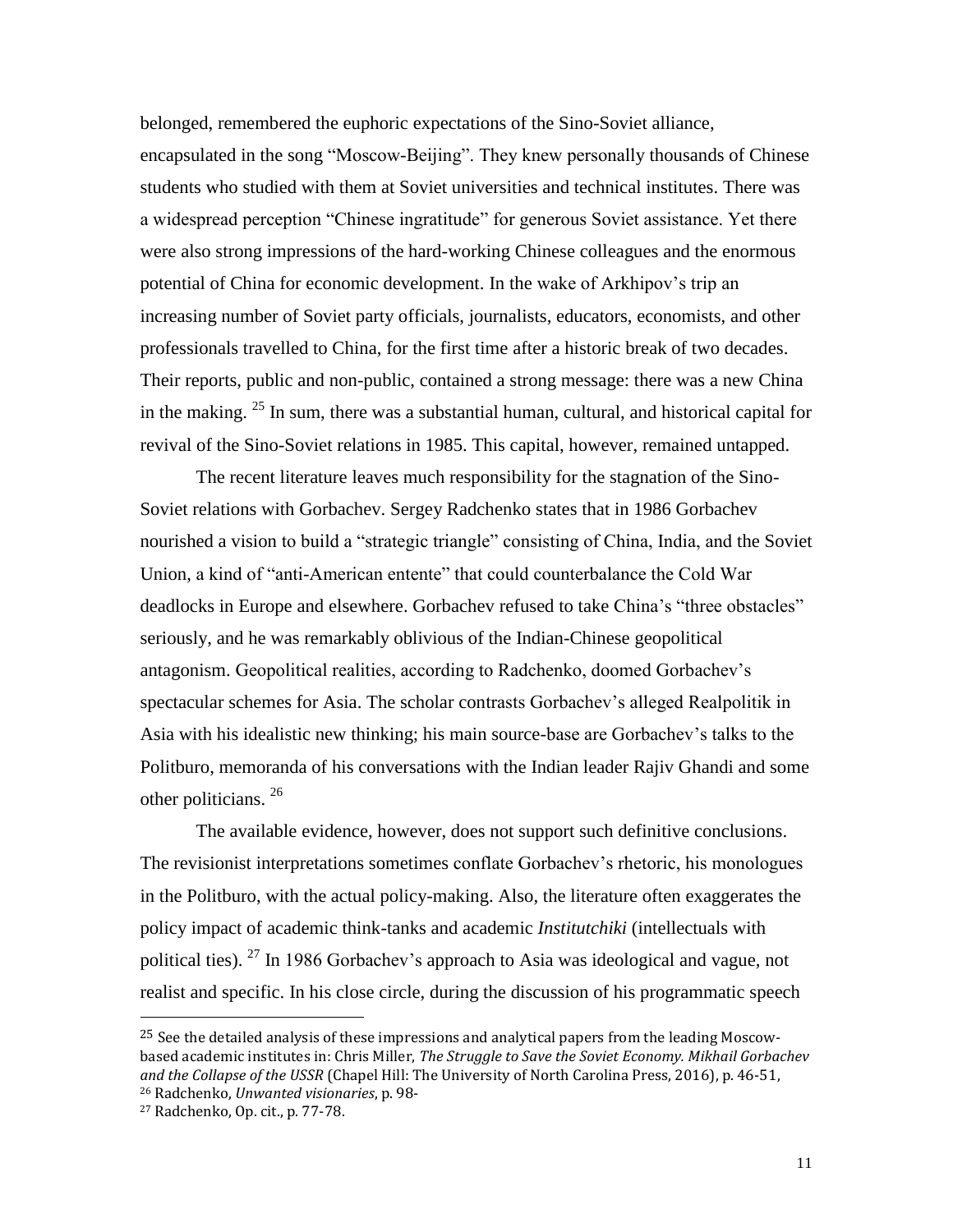in Vladivostok (that was delivered on July 29, 1986), the Soviet leader spoke about Soviet mission to help Asian countries to shake off American "imperialism". <sup>28</sup> This rhetoric mimicked the clichés of Soviet revolutionary-imperial paradigm; this was the language Gorbachev had learned in the late 1950s, during his Komsomol youth. Gorbachev's foreign policy learning was still in its initial stage. As his predecessors, Khrushchev and Brezhnev, the new General Secretary began to overcome his ideological provincialism in foreign policy, when he focused on the Soviet-American relations. 1986 opened with Gorbachev's proposal of a nuclear-free world by the year 2000, and closed by his sensational summit with Ronald Reagan in Reykjavik, focused on the same idea. Still, his hallmark remained "grand vision" speeches and soliloquies, and he preferred to specific policy decisions a process of "shopping" in the marketplace of political ideas. Most of those ideas remained on paper and did not translate into consistent policies.<sup>29</sup>

In his recent book on the end of the Cold War Robert Service concluded: "The Soviet preoccupation in international affairs remained with policy towards America and Western Europe, and talks with American President trumped everything." Service exaggerates, when he says that only towards the end of 1988 Gorbachev and Shevardnadze began to "widen their angle of attention in Asia beyond troubled Afghanistan." At the same time, the evidence in the Politburo materials, and other Soviet materials do say that the Asian direction in Soviet foreign policy remained secondary to the American-Western. The speech in Vladivostok in 1986 could be seen as an attempt to find a backdoor from the state of siege created by "the policy of neoglobalism" of the Reagan Administration. At the Politburo, Eduard Shevardnadze, the minister of defense, and the KGB head praised Gorbachev's speech and suggested that China shared the Moscow concern for "American neoglobalism." This was another example of court rhetoric that did not translate into policy-making. 30

The Chinese leaders firmly rejected any offers for a rapprochement against the

<sup>&</sup>lt;sup>28</sup> "O ramkakh vystupleniia vo Vladivostoke" (Gorbachev to his assistants), undated (probably July 1986) memo. Anatoly Chernyaev Papers, Russian and Eurasian Studies Center Archive, St Antony's College, Oxford University, box 1, unsorted materials. (hereafter Chernyaev Papers, St Antony)

<sup>29</sup> More on this is in my *Failed Empire. The Soviet Union in the Cold War from Stalin to Gorbachev* (Chapel Hill: The University of North Carolina Press, 2007), p. 309;

<sup>30</sup> Robert Service, *The End of the Cold War. 1985-1991* (London: Macmillan, 2015), p. 201, 378; the diary and the notes of T.G.Stepanov-Mamaladze, Hoover Institution's Archive (HIA), Box 1 and Box 5.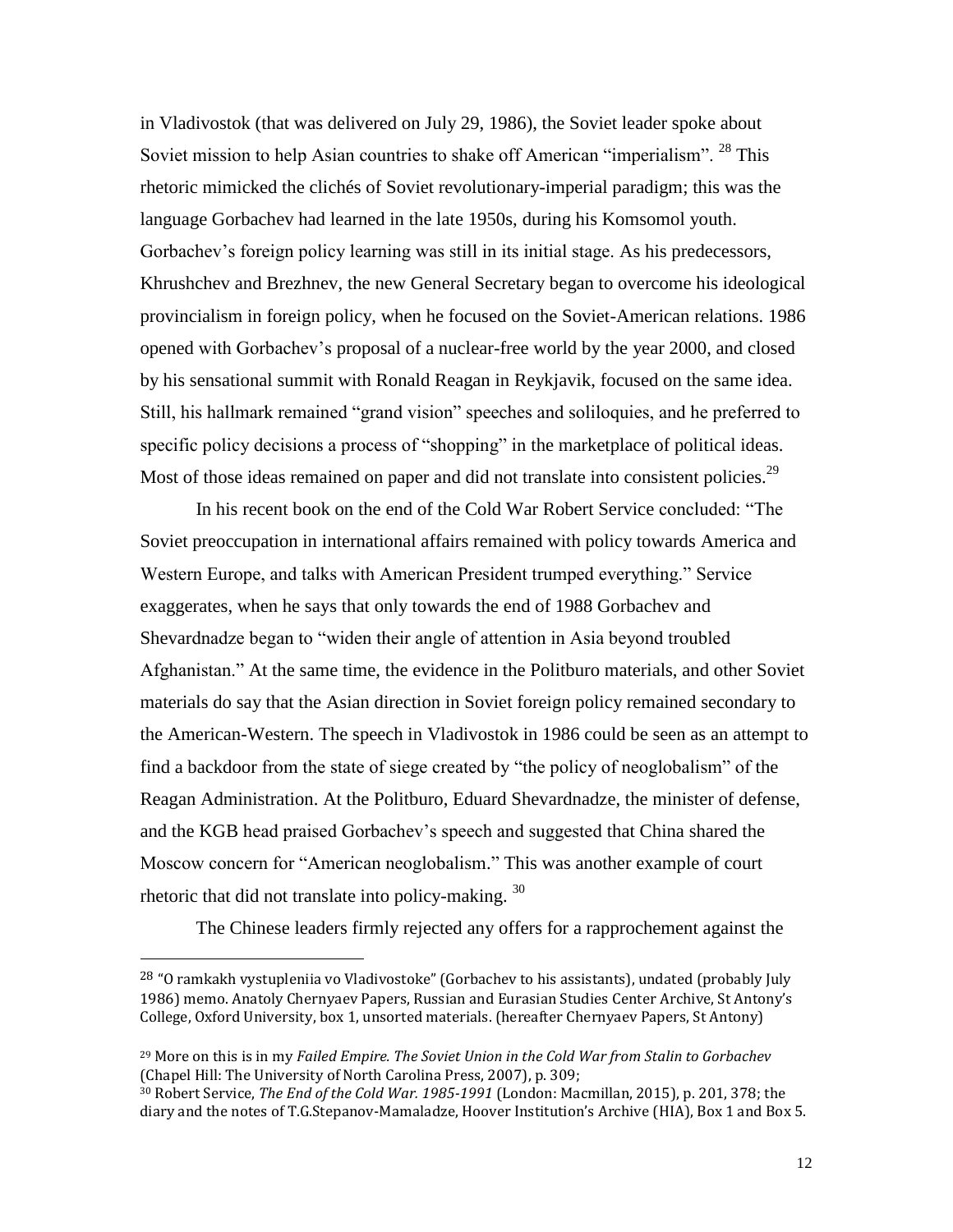United States. Gorbachev was frustrated. He fired the top critic of China Oleg Rakhmanin and terminated the practices of China-bashing among the countries of the bloc. He also tried to use his personal charm and dynamism. And yet nothing worked. Li Peng met three times with Gorbachev in 1985, and reiterated the "three obstacles." <sup>31</sup> Ultimately, Gorbachev concluded that the real obstacle to the Sino-Soviet rapprochement was China's fear to jeopardize relations with the United States, transfer of Western technologies to China. This was, by a large, a correct assessment. <sup>32</sup>

Gorbachev responded by also linking the Sino-Soviet relations to the process of détente with the United States, specifically to the US-Soviet talks on arms control and military security. In Asia, Gorbachev was almost exclusively focused on finding the way for an honourable exit from Afghanistan. At the Politburo on May 8, 1987, Gorbachev summed up the stalemate in the Sino-Soviet relations. "They are still not ready for a rapprochement, and we will not go further [either]. We should not jump over the obstacles." The "realities of life" would ultimately "force" the Chinese leadership "to move in the correct direction towards us." It is not entirely clear what kind of realities the Soviet leader had in mind. It could mean, for one thing, eventual improvement of Soviet relations with the United States. "We should not scare away the United States by our attempts at rapprochements [in Asia]." The priority of Soviet-American relations comes out again very clearly.<sup>33</sup>

On April 25, 1987, Shevardnadze oriented Soviet diplomats to look at the Sino-Soviet normalization as a long-term process. "We do not expect [rapid improvements]," recorded senior Soviet diplomat Anatoly Adamishin Shevardnadze's report to the collegium, "We should work patiently on economic and other affairs. Much, perhaps everything depends on the quality of our production." The Minister, just like Gorbachev, hoped that China would have to turn to the Soviet Union to balance off its growing

<sup>31</sup> During his meetings with Gorbachev in March, June, and December 1987 Li Peng told that there could be no normalization until the Kremlin withdraw from Afghanistan and make the Vietnamese to withdraw its troops from Cambodia. Service, Op. cit., p. 380.

<sup>&</sup>lt;sup>32</sup> Gorbachev to his aides on September 29, 1986; Gorbachev to Chernyaev in August 5, 1988. The Anatoly Chernyaev Papers, St Antony, cited in Service, Op. cit., p. 385; see also the same point made in Vadim Medvedev, *Raspad. Kak on nazreval v 'morovoi sisteme sotsializma'* (Moscow: Mezhdunarodnyie otnosheniia, 1994), p. 355.

<sup>&</sup>lt;sup>33</sup> The working notes of Anatoly Chernyaev, the Politburo minutes, May 8, 1987, Anatoly Chernyaev Papers, Russian and Eurasian Studies Center Archive, St Antony's College, Oxford University, box 1, p. 220.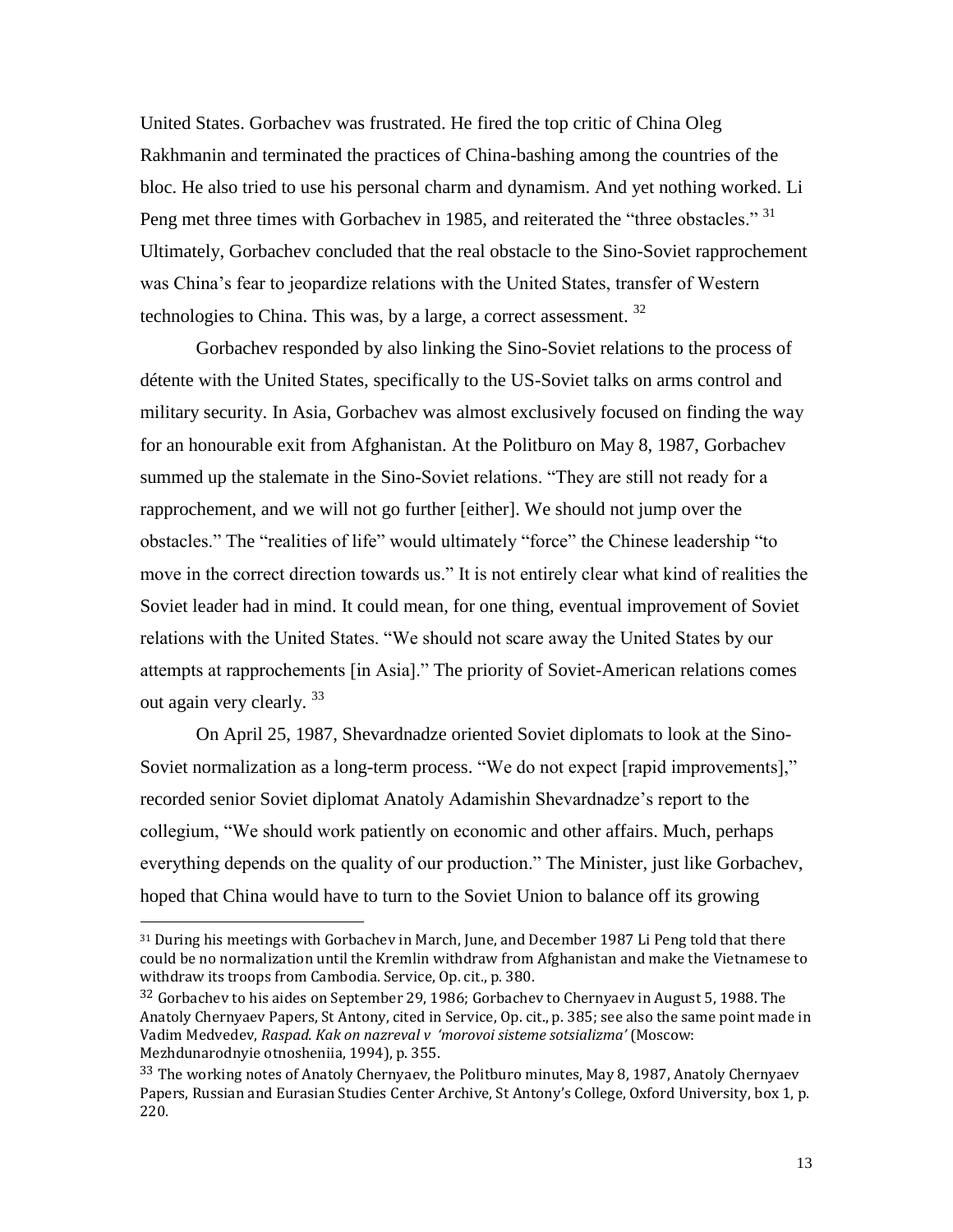economic dependence on Japan, the United States, and other capitalist countries. The Soviet leadership also refused to push the Vietnamese on Cambodia. "Our friends, above all the Vietnamese, should not get even a shadow of doubt that we are capable of striking a deal with the Chinese [at their expense]," Shevardnadze said to the colleagues. <sup>34</sup>

Just two days after Gorbachev promised to the Politburo "not to jump over the obstacles," Shevardnadze went on a diplomatic tour in South-East Asia, and conducted talks in the Foreign Ministry in Thailand on a possible settlement in Cambodia. The Vietnam leadership clearly disliked the Soviet initiative, but Hanoi was forced to start bilateral talks in Moscow on possible terms and conditions for removal of their troops from Cambodia.<sup>35</sup> Shevardnadze's probes led to another sobering lesson. The Vietnamese, despite massive Soviet military assistance, refused to follow Soviet directions in South-East Asia. Adamishin summed it up: "We will defend the bulwark of socialism, and wage a war; the Soviet Union, a wealthy country, will assist us." Shevardnadze's assistant recorded similar reflections in his diary.<sup>36</sup>

Gorbachev and Shevardnadze encountered the same effect of "the tail wagging the dog," as Nikita Khrushchev had discovered three decades ago, in dealing with East Germany, when the Soviet leader wanted to solve the geopolitical deadlock in the German Question. Incidentally, history repeated itself for the Kremlin not only in Asia, but also in Germany. Late in May 1987, Gorbachev and Shevardnadze suggested to the GDR leader Erich Honecker to consider a future removal of the Berlin Wall. The East German leadership resolutely rejected the proposal.  $37$  It was a cardinal principle of Gorbachev's foreign policy that he never pressed Soviet allies on the matters concerning their vital interests. With regard to Germany, Soviet policy went into slumber until late

l

<sup>36</sup> The minutes of Anatoly Adamishin at the Collegium of the Soviet Foreign Ministry, undated (second half of May 1987), the Anatoly Adamishin Papers, HIA, Box 1; the diary of T. Mamaladze-Stepanov, HIA, cited in Radchenko, *Unwanted visionaries*, p. 128.

<sup>34</sup> The Anatoly Adamishin Papers, HIA, Box 1.

<sup>35</sup> The working notes of Stepanov-Mamaladze, May 11 and May 18, 1987, HIA, box 1, folders 19 and 20.

<sup>&</sup>lt;sup>37</sup> The effect of "the tail wagging the dog" and the clout of "super-allies" like the GDR in the Soviet bloc had long been explored by Hope Harrison in her *Driving the Soviets Up the Wall: Soviet-East German Relations, 1953-1961* (Princeton, N.J.: Princeton University Press, 2003). On the proposal of Gorbachev and Shevardnadze to Honecker, made during the meeting of the Warsaw Treaty Organization's meeting in Berlin see: Vladislav Zubok, "Gorbachev, German Reunification, and Soviet Demise," in: Frederic Bozo, Andreas Roedder, Mary Sarotte, eds., *German Unification: A Multinational History* (Routledge, 2016), p. 90.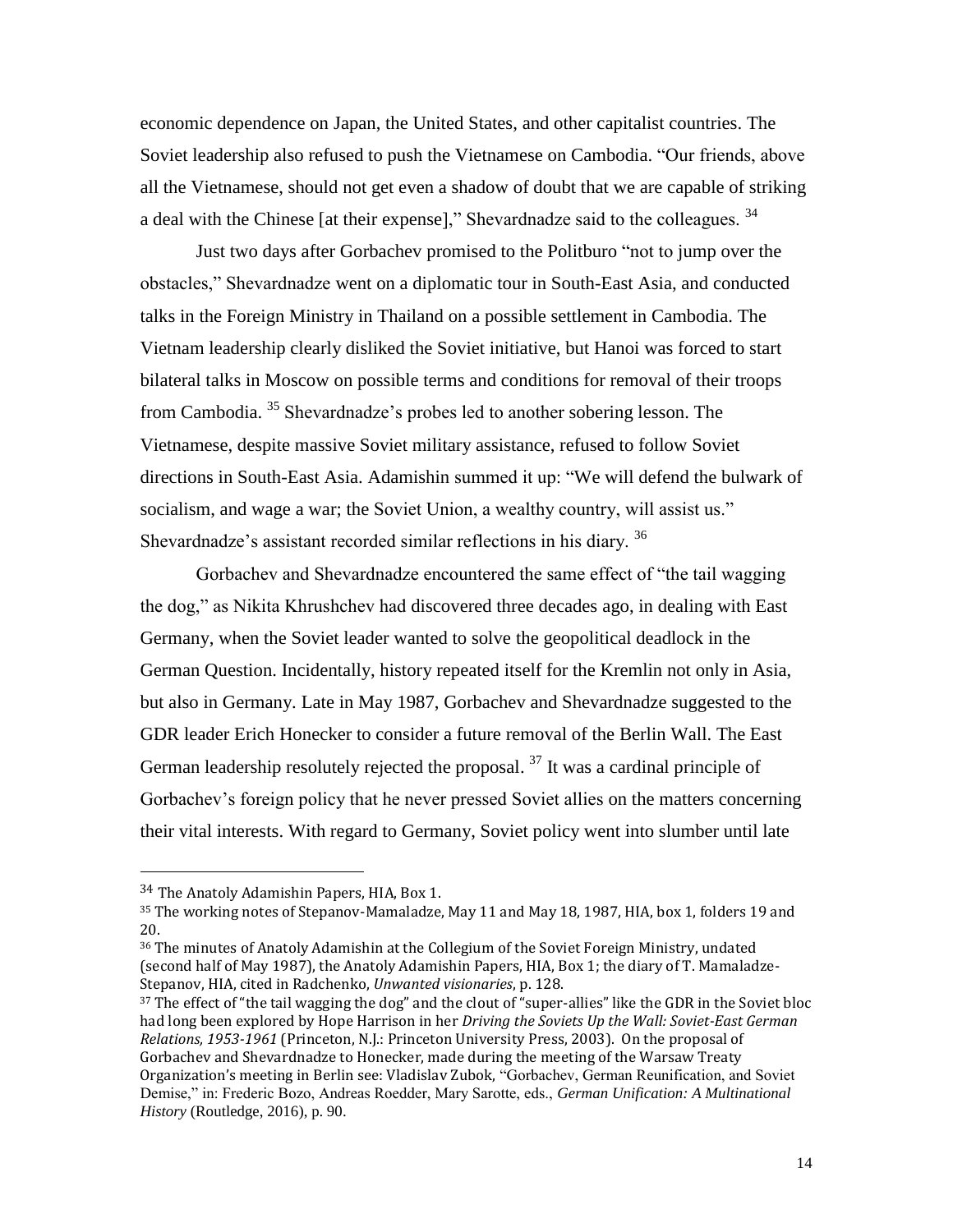1988. The same happened in the Sino-Soviet relations. Gorbachev and Shevardnadze focused entirely on the preparations for US-Soviet summits and arms reduction agreements.

By that time Gorbachev's new course of glasnost and political liberalization became an additional source of reservations in Beijing. Some party intellectuals in China hastened to conclude that Gorbachev made a breakthrough "in the Marxist-Leninist theory." Those intellectuals, many of them victims of Maoist repressions, continued to believe in "socialist ideals" and in revolutionary mission. This presented another challenge to Deng Xiaoping and his supporters. They wanted to distance from Soviet experience, not to acknowledge again its primacy; they did not think that Leninism and the NEP were relevant for China in the 1980s. Even worse for Deng, ideological romanticism coming from the Soviet Union threatened to infect CCP cadres and Chinese students, thereby adding to China's instability at the sensitive time, when inflation and inequality began to breed social discontent. Their response was to return their response was to launch a campaign (not the first time in the 1980s) "against bourgeois liberalization," and introduce more censorship in the coverage of what happened in the Soviet Union.<sup>38</sup>

#### **Economic Reforms: Divergent Tracks**

 $\overline{\phantom{a}}$ 

The fundamental cause for the persisting aloofness between the Soviet Union and China, however, was not nestled in geopolitics and not caused by new ideological winds from Moscow. Historians agreed in retrospect that the Soviet Union and China were on the parallel reform tracks during the 1980s. Those tracks, as it turned out, left very little room for mutual interest and cooperation.<sup>39</sup> Radchenko acknowledges that this

<sup>38</sup> Gilbert Rozman, "China's Concurrent Debate about the Gorbachev Era," in: Thomas P. Bernstein and Hua-Yu Li (eds.), *China Learns from the Soviet Union, 1949-Present* (Plymouth, Lexington Books, 2010) p. 456-458.

<sup>39</sup> Gilbert Rozman began to explore this in his "Sino-Russian Relations: Mutual Assessments and Predictions," in Sherman Garnett, ed., *Rapprochement or Rivalry: Russia-China Relations in a Changing World* (Washington, DC: Carnegie Endowment for International Peace, 2000), p. 147-174. For further development see Christopher Marsch, *Unparalleled Reforms*, p. 2-5.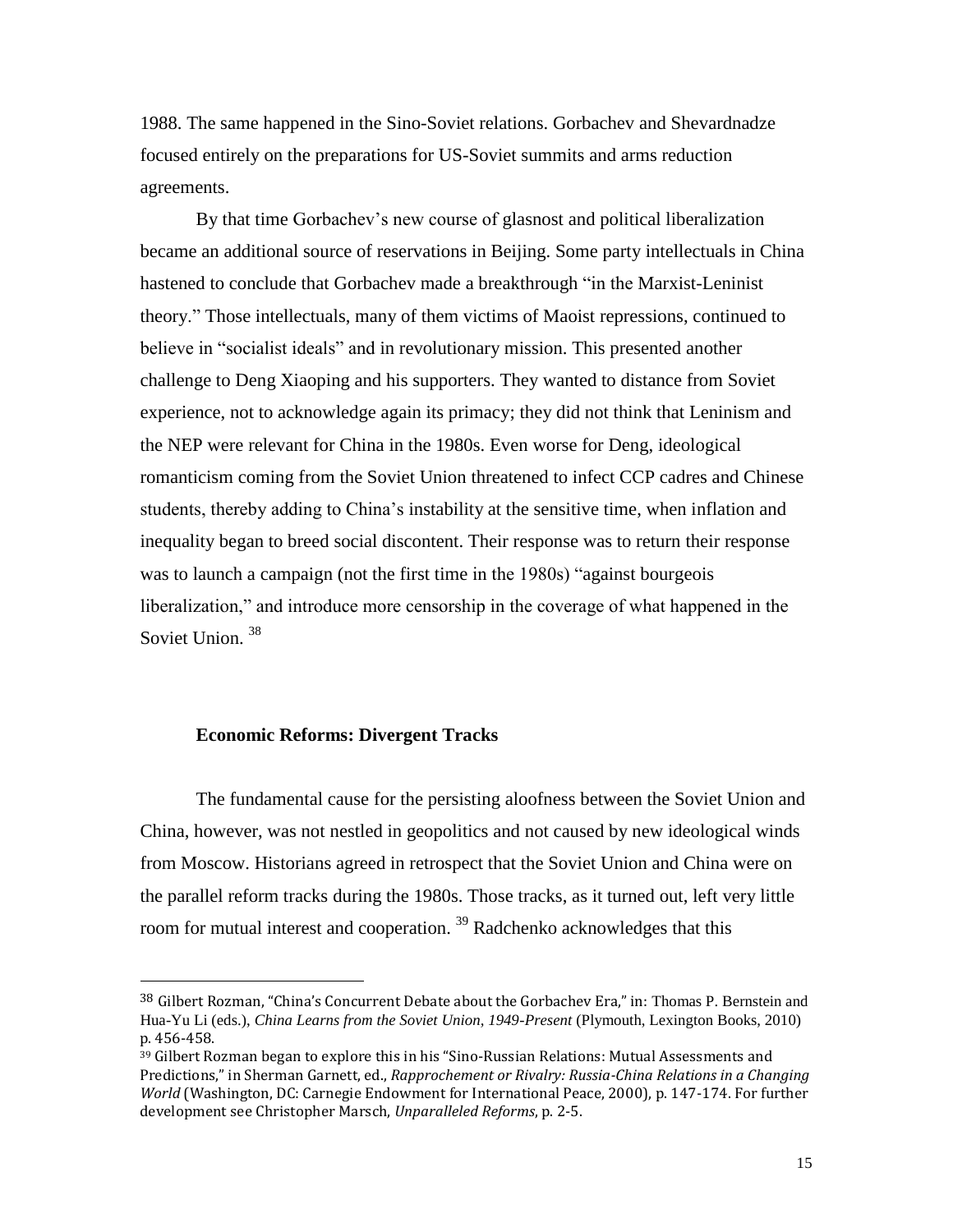divergence was present already by early 1987. At the same time he seems to believe that the incompatibility of Chinese and Soviet reformisms did not become "manifest" until later, when Gorbachev began political liberalization. During 1987 many observers, in the Soviet Union, the West, and even in China, still wondered if the Chinese would follow the Soviet example of democratization and glasnost.<sup>40</sup> More recently, economic historian Chris Miller came with a revisionist view on this issue. Gorbachev and his reformminded circle, Miller writes, "embraced Deng's policies as a model for the Soviet Union and used China's economic takeoff to shape Soviet debate about economic reform". The insuperable obstacle for Gorbachev, Miller argues, was the enormous power of vested interests in Soviet economy, from the military-industrial complex to the agrarian lobby, that clung to their privileges and budget. Miller does not provide clear explanation why the powerful conservative interests did not prevent Gorbachev from taking the path of glasnost and democratization, the path clearly meant to overcome their "monopolies." <sup>41</sup>

There are still too sweeping conclusions, and too insufficiently sources about the Soviet reforms of the 1980s, and this makes their comparison with the Chinese reforms problematic. It is obvious in retrospect, that the former tanked, and the latter soared, but why? It is appropriate to begin with stating the huge disparities between the two economies and societies. The Soviet Union and China shared the same system, politically and economically, yet at the start of the 1980s they were on fundamentally different level of socio-economic development. While Deng Xiaoping could release the productive energy of hundreds of millions of poor peasants by authorizing state-regulated agricultural market, Gorbachev had the remains of peasantry, no more than 20% of the Soviet workforce, reshaped into collective farmers, included into welfare state, and heavily subsidized from the state budget. It was definitely not a workforce for jumpstarting market entrepreneurship. The Chinese economy consisted of the modest industrial sector, built with Soviet assistance in the 1950s, no more than 15% of GDP, and at least 600 million poor peasants. The Soviet economy, many times bigger, was excessively industrialized (at the expense of services) and organized in hundreds of state-

l

<sup>40</sup> Radchenko, *Unwanted visionaries*, p. 174 – 175.

<sup>41</sup> Chris Miller, *The Struggle to Save the Soviet Economy. Mikhail Gorbachev and the Collapse of the USSR*, p. 52-54, 180-182; on other inconsistencies in Miller's analysis see a review by Isaac Scarborough in "Reviews in History," <http://www.history.ac.uk/reviews/review/2066> (accessed on March 14, 2017),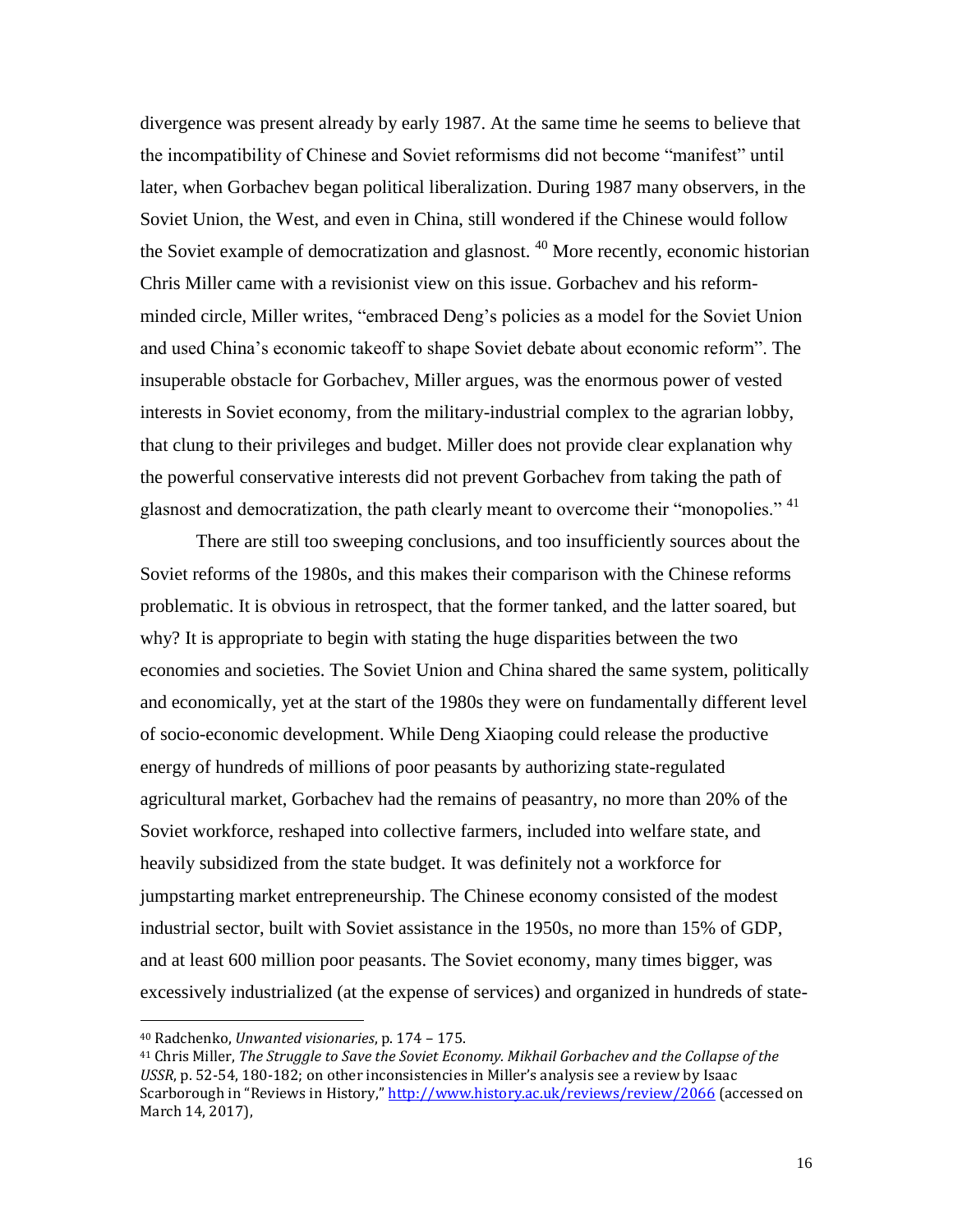run corporations, with "mono-cities" dependent on the output of a single big enterprise. China had no welfare state and had boundless human resources for extensive development. The Soviet Union, in contrast, had a vast welfare state, that covered the collective farmers; its human reserves for extensive growth were exhausted. Even this cursory comparison reveals, that Deng's trial-and-error search for China's modernization was hardly applicable for the Soviet economy.

Also the Soviet leadership was fearful of a foreign financial dependence. It was a bitter lesson for the Kremlin when Poland and some other Eastern European countries could not pay debts to Western banks and trade. By the end of the 1970s this financial indebtedness translated into political vulnerability. Andropov and other members of the Politburo, presumably including Gorbachev, believed that the United States were conducting "currency wars" against the socialist countries, to bring them to their knees. <sup>42</sup> The Soviet Union, the main target of the US economic sanctions in the early 1980s, barred from Western technologies by the US-led COCOM regime, could not in any conceivable way bet on foreign capital and technological transfers. China, taken by Deng exactly in this direction, was definitely not an example to follow.

The architect of Boris Yeltsin's economic reforms Yegor Gaidar attributed the Soviet economic demise to the systemic problems, including external trade factors, above all the dependence on oil revenues.  $43$  The emerging evidence, however, points towards functionalist approach: the huge impact of Gorbachev's ideological preferences and choices of economic policies. The next attempt to design economic reforms after the aborted Kosygin's reforms of 1965 began under Andropov in 1983, in the special Politburo commission headed by prominent manager from the military-industrial complex Nikolai Ryzhkov. Dozens of Soviet economists participated in brainstorming discussion that formed a consensus: it was time to change the old economic system created under Stalin in the conditions of militarization and war. <sup>44</sup> One witness of these

<sup>42</sup> The evidence about it is cited in: Robert Service, *The End of the Cold War*, p. 56.

<sup>43</sup> Yegor Gaidar, *Collapse of an Empire. Lessons for Modern Russia* (Washington DC: Brookings Institution Press, 2007); Nikolay Mitrokhin and Teresa Polowy, "'Strange People' in the Politburo: Institutional Problems and the Human Factor in the Economic Factor in the Economic Collapse of the Soviet Empire," *Kritika: Explorations in Russian and Eurasian History* 10, no. 4 (Fall 2009): 869–960. <sup>44</sup> Nikolai Ryzhkov. *Desiat let velikikh potriasenii* (Moscow: Kniga. Prosveshcheniie.

Miloserdiie, 1996), p. 48-49; Mikhail Gorbachev, *Zhizn i reformy*, vol. 1 (Moscow: Novosti,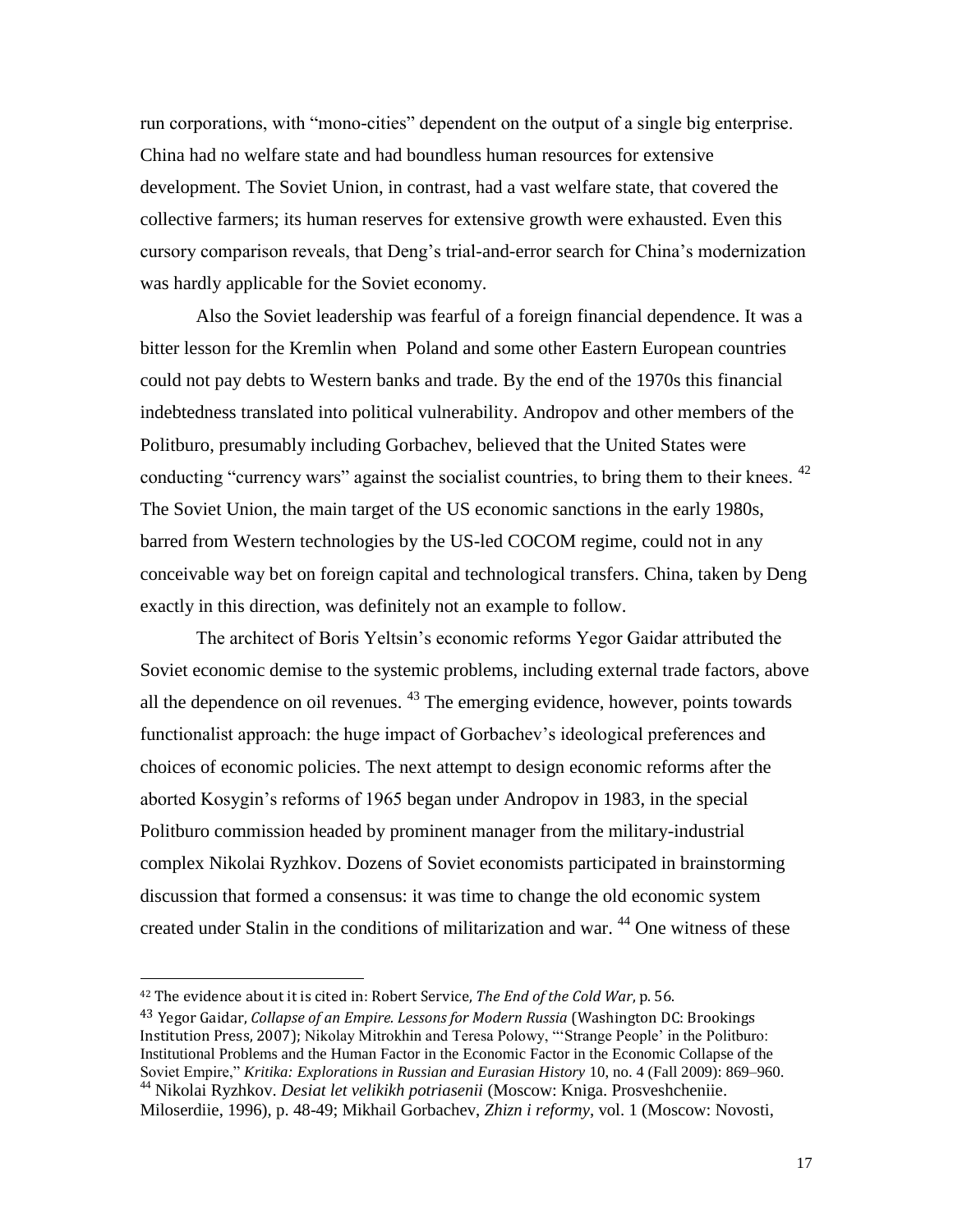discussions recalls that the reference point was on the individual and cooperative segments of "socialist economies" in Europe, such as Hungary, Yugoslavia, and Poland. <sup>45</sup> An even more important reference point was Kosygin's reform focused on the idea of *khozraschet*, financial autonomy of state enterprises. The ideas of decentralization and financial autonomy of enterprises became the foundation for economic reforms of Gorbachev in 1987-88.<sup>46</sup>

It is well known, that Deng Xiaoping derived his idea of reforms not from economic advisers and ideological schemes, but rather from reacting to grassroots realities and his own experience of comparison between China and the developed countries. He discovered the depth of China's economic backwardness when he visited Japan in 1978 and the United States in January 1979. The Chinese leader, according to Arne Westad, was "bowled over by the technology, the productivity, and the consumer choices he found" during his visit of several American cities in 1979. Other Chinese party reformers, such as Zhao Ziyang, had a similar shock of comparison. <sup>47</sup> This shock made Deng and his allies in the Politburo to make a decision, unusual for communist reformers: the main engine of China's modernization would be not the state enterprises, built by the Soviet Union in the 1950s, but instead the "free economic zones" in China's coastal areas, open to foreign capitalist investments and Western technologies. <sup>48</sup> This strategic choice would determine China's development.

 $\overline{\phantom{a}}$ 

[http://koriagina.com/index.php?option=com\\_content&task=view&id=34&Itemid=31;](http://koriagina.com/index.php?option=com_content&task=view&id=34&Itemid=31) also Philip Hanson, The Rise and Fall of the Soviet Economy(London: Pearson Education Ltd, 2003), p. 196-198.

<sup>46</sup> The paper by Russian historian Rudolf Pikhoia, at the conference "25 years after the Soviet Union," Moscow, June 10, 2016; Evgenyi Saburov, *Reformy v Rossii. Pervyi etap* (Moscow: Vershina-klub, 1997), at:

<http://www.saburov.org/economics/reforms> (accessed on January 19, 2017).

<sup>1995),</sup> p. 224-225, 334-335; Rudolf Pikhoia, "a paper at the conference "Twenty-five years after the USSR," The German Historical Institute, Moscow, June 10, 2016.

<sup>45</sup> Tatiana Koryagina, "Na konu istorii stoiala sudba strany" in: *Valentin Pavlov. Pervyi i poslednii Premier-ministr Sovetskogo Soiuza. Vospominania sovremennnikov, vyderzhki iz publikatsii i dokumentov* (Moscow: Kraun, 2005),

<sup>47</sup> Odd Arne Westad, *Restless Empire. China and the World since 1750* (London: The Bodley Hea, 2012), p. 373.

<sup>&</sup>lt;sup>48</sup> More on this see: Péter Vámos, "Only a handshake but no embrace: Sino-Soviet normalization in the 1980s," in Thomas P. Bernstein and Hua-Yu Li (eds.), *China Learns from the Soviet Union, 1949-Present* (Plymouth, Lexington Books, 2010), 84.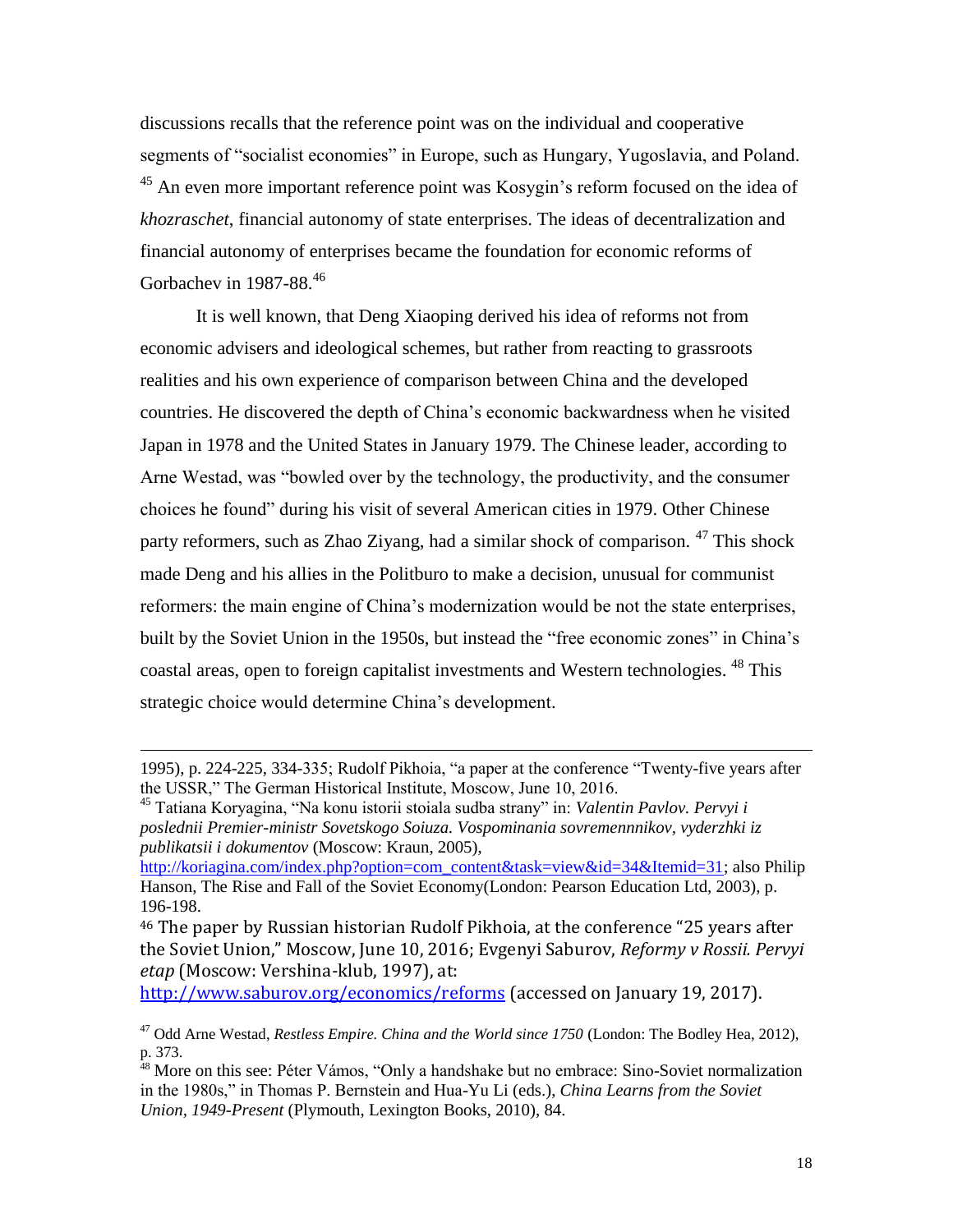In contrast, Gorbachev's approach to the Soviet economy was not impacted by his personal experience or his foreign trips. Just like other Soviet political leaders, Gorbachev turned to established economists for recommendations. He also had strong ideological predilections for shifting from the "command system" in economy, e.i. the party monopoly in economic decisions, towards some kind of a mixed economy, with workers' democracy and motivated entrepreneurship without private ownership, a hallmark of "socialism with a human face" of the 1960s vintage. This interaction between Gorbachev's beliefs and economists' expertise led to contradictory policies, guided by sub-par economic thinking. Evgeny Yasin, a participant of the deliberations, recalled that so-called "progressive" party economists, such as Abel Aganbegyan, Leonid Abalkin, and Stepan Sitarian, gave the worst kind of advice.<sup>49</sup> In January 1987, Gorbachev finally launched structural reforms: he gave green light to the idea of *khozraschet*: working collectives of all state enterprises would be empowered to have a say in distribution of their profits, after fulfilling state orders. The working collectives would elect directors of enterprises, would have legal and economic autonomy to form joint ventures with one another. The law on state enterprises would be paired in 1988 with the law on "cooperatives", in reality private firms and even banks camouflaged with Leninist terminology. Gorbachev and more conservative Politburo members objected to Ryzhkov's more radical proposal: to allow collective ownership over state enterprises. The outcome was what Gorbachev wanted. This reform had a double effect: it depleted financial resources that the state enterprises sent to the central budget. At the same time, the newly-autonomous state enterprises reduced production and found numerous ways to turn state investments into private profits.<sup>50</sup>

<sup>49</sup> Michael Ellman and Vladimir Kantorovich, eds., *The Destruction of the Soviet Economic System. An Insiders' History* (Armonk, NY: M.E.Sharpe, Inc., 1998), p. 18, 26.

<sup>&</sup>lt;sup>50</sup> This process was analyzed by Michail Bernshtam, Soviet dissident and later economist at the Hoover Institution, Stanford University; in 1991-97 Bernshtam was unpaid economic adviser to the Yeltsin Administration. Bernshtam's interviews with the author, Hoover Institution, February 6, March 12 and 21, 2013. Also see Michael Ellman and Vladimir Kantorovich, eds., *The Destruction of the Soviet Economic System. An Insiders' History* (Armonk, NY: M.E.Sharpe, Inc., 1998); David Woodruff, *Money Unmade. Barter and the fate of Russian capitalism* (Ithaca, NY: Cornell University Press, 1999), p. 45-55; Steven Solnick, *Stealing the State. Control and Collapse in Soviet Institutions* (Cambridge, MA: Harvard University Press, 1998).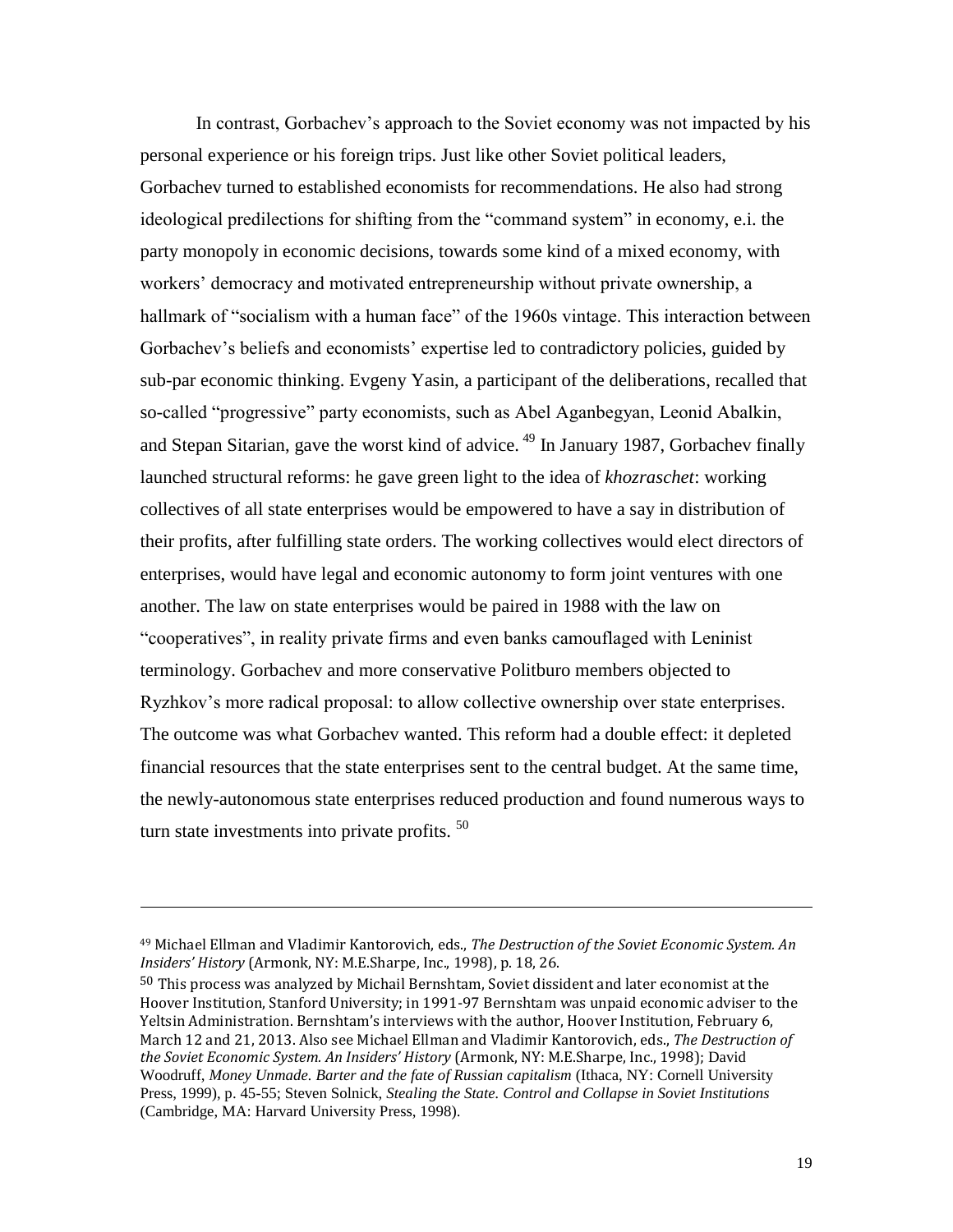While in China the growing private sector boosted productivity, and filled shelves with consumer goods, in the Soviet Union the private sector, in collusion with "autonomous" state enterprises, aggravated the shortages and the inflationary bubble, producing popular discontent. <sup>51</sup>

Only in March-April 1989 the Council of Ministers' commission on economic reforms, headed by Leonid Abalkin, decided to take a closer look at Chinese reforms. Abalkin's deputy P. Katsura and a group of Soviet economists travelled to China and came back with the conclusion that the dual economy, with its state-planned and market segments, generated a considerable growth of export, accumulation of currency reserves, and economic growth. The conclusions of the experts, however, overlooked the fundamentals of China's reforms: rigid state controls and the clean division between "two economies," state-run and private ones. Instead, Abalkin experts recommended exactly the opposite approach, the combination of "mixed economy" and decentralization.  $52$ 

By that time the Soviet economic malaise began to affect economic relationship between the Soviet Union and its socialist allies and Western countries; the export-import with China was not an exception. Soviet economic managers and their "cooperative" allies focused on short-term deals that could bring them cash, translatable into foreign currency. The new profiteering spirit overlapped with the conservative inertia of the state enterprises, further decreasing the room for economic cooperation. Lastly, the internal financial hemorrhage soon would place the Soviet Union in the position when it would not be able to credit any long-term trade operations. According to Soviet diplomat Fedotov, some ministries refused to include production of export goods for China into their plans. It became fully obvious that "the Soviet Union had no capacity [*ne po plechu*] to assist economic growth of China, even on the level of coordination of national economic plans." <sup>53</sup>

 $51$  See the exceptionally brief and clear diagnosis of this problem by Mikhail Bernshtam in "V naibolshei stepenii gotova r reformam…" Rossiisaia gazeta, May 9, 1991, p. 1-2, at: [http://yeltsin.ru/uploads/upload/newspaper/1991/rs05\\_09\\_91/FLASH/index.html](http://yeltsin.ru/uploads/upload/newspaper/1991/rs05_09_91/FLASH/index.html) (accessed on February 1, 2017); compare to his recent interview on the roots of the Soviet collapse

<sup>52</sup> Leonid Abalkin, *Neispolzovannyi shans. Poltora goda v pravitelstve* (Moscow: Gospolitizdat, 1989); Stanislav Anisimov in: Petr Aven, Alfred Kokh. *Revoliutsiia Gaidara. Istoriia reform 90 kh iz pervykh ruk* (Moscow: Alpina, 2013), p. 204-205. <sup>53</sup> Ibid, p. 493.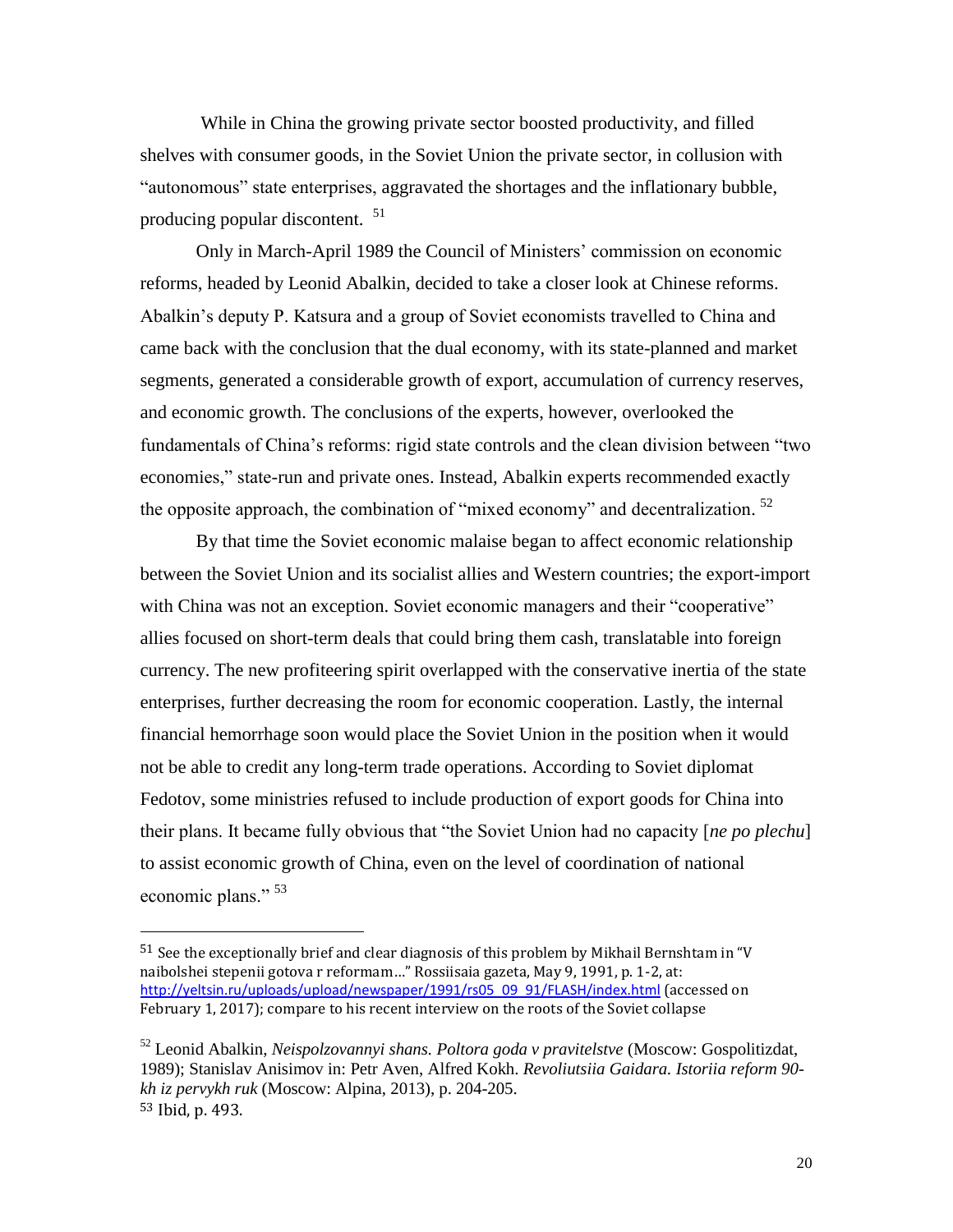The volume of Sino-Soviet trade grew impressively from 176.8 million rubles in 1981 to 1.8 billion rubles in 1986; one third of the Soviet export to China consisted of machinery, equipment, and transportation means, largely to retool the outdated assets of the 1950s. In 1989 the trade volume reached the peak of 2.4 rubles, and declined. The amount of this trade never rose above 3% of the total Chinese foreign trade; by comparison, with Japan it was 20%, and with the United States it was 13%. <sup>54</sup> Geography and demographics also limited regional economic transactions in the Amur-Ussuri region. The main areas of concentration of Soviet industries and most of population were too far from China; the borderlands were heavily militarized, and Vladivostok, the main port, was still a "closed city" for military purposes. Any observer could see the contrast between enormous economic energy bursting on the Chinese side, and dormant, empty vast areas of the Soviet Far East, with mile after mile of barbed-wire and military observation points. <sup>55</sup>

Gorbachev carried ultimate responsibility for the erroneous policy choices. His false self-confidence added to his economic blindness: he doggedly continued on the disastrous road. In June 1987 Gorbachev egged the hesitant Politburo to rush forward with *khozraschet* of state enterprises. He evoked Lenin and quoted from the Czarist reformer Count Sergei Witte: reforms should be deep and fast. Turning to economist Sitaryan, he said: "The defense industries must also be transferred to *khozraschet*…We must keep bombing [the old system] from all directions. This is enormous work."<sup>56</sup>

There are numerous explanations of Gorbachev's turn to political liberalization. His liberal-minded advisers Anatoly Chernyaev and Georgy Shakhnazarov, retrospectively believed that Gorbachev was "a democrat by nature." Generational and cultural background of the Soviet leader connected him to the first post-Stalin cohort of Soviet intellectuals, who developed a set of beliefs and illusions that can be summed up as "socialism with a human face." <sup>57</sup> Those who applauded Gorbachev's course of

l

<sup>54</sup> G.N.Romanova, "Formirovaniie vneshneekonomicheskikh sviazei Kitaia v 80-e gody XX veka," *Tamozhennaia politika Rossii na Dalnem Vostoke*, 3 (2011), p. 113-114.

<sup>55</sup> Tiziano Terzani, *Buonanotte, Signor Lenin*, (Milano: Tea, 1992), p. 38, 57, 65-66.

<sup>&</sup>lt;sup>56</sup> The working notes of Anatoly Chernyaev at the Politburo, June 11, 1987. Chernyaev Papers, St Antony; *V Politbiuro TsK KPSS*, p. 196-197.

<sup>57</sup> Vladislav Zubok, *Zhivago's Children. The Last Soviet Intelligentsia* (Cambridge, MA: Harvard University Press, 2009).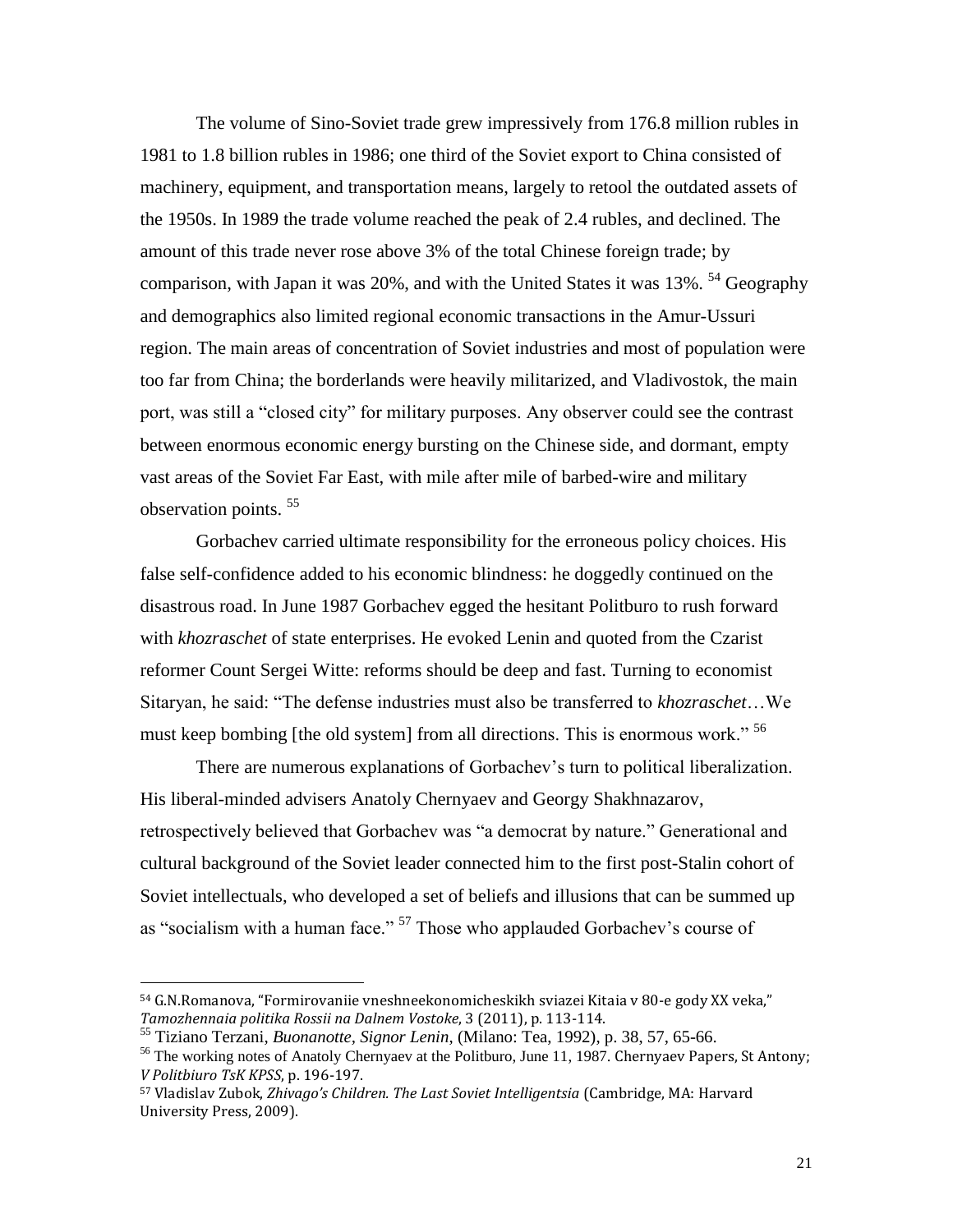political liberalization, noticed that he often used the need of détente with the West as a reason to overcame the conservative resistance. Another thing is obvious: Gorbachev strongly believed that liberalization would help, not hurt economic development. And this belief determined Soviet trajectory in the final years of the USSR.

Above all, Gorbachev proved to be an ideologue, where Deng Xaiping was a pragmatic. Those who believe that the Soviet leader was blocked by conservative forces, miss this main point: he opposed to privatization and free economic zones himself. Even in mid-1991 he continued to resist the turn to capitalist ownership and dismantling of socialist welfare state. Gorbachev linked this reform to his neo-Leninist faith in transferring more "power" to the masses of workers and intelligentsia. <sup>58</sup> Deng Xiaoping, however, acted more in the original Lenin's spirit, when he contravened the rising power of private capitalism in China with the reaffirmation of the political-administrative controls in the arms of the CCP. Gorbachev did the opposite: in 1987-88 he prepared for dismantling of the CPSU role as the main owner and manager of Soviet economy and finances, and delegated political and financial rights (but not responsibilities) to "the masses". It quickly became obvious that this political liberalization, in combination with the disrupted finances, was the road to the state collapse.

Another proof of Gorbachev's neo-Leninist illusions was his bizarre denial of Chinese economic achievements. A number of observers concluded that Gorbachev viewed his reformation of socialism as a global mission, and China's sharp deviation from his own philosophy, particularly their stubborn refusal of political decentralization and democratization, caused his irritation and frustration. The Soviet leader did pay attention to the development of Deng's reforms and complained to the Bulgarian communist leader Todor Zhivkov that the Chinese "disturbed the dialectic between the base and the superstructure." <sup>59</sup> Several times he wondered, in private conversations with his aides, why there was such "euphoria" about China, "as if China had resolved

<sup>&</sup>lt;sup>58</sup> Stephen Hanson wrote most perceptively about Gorbachev's neo-Leninism as the initial foundation of his new thinking, "Gorbachev: The Last True Leninist Believer?" in Daniel Chirot, ed., *The Crisis of Leninism and the Decline of the Left,* (Seattle: University of Washington Press, 1991), p. 33-59.

<sup>59</sup> Karen Brutents, *Nesbyvsheesya. Neravnodushnyie zametki o perestroika* (Moscow: Mezhdunarodnyie otnosheniia, 2005)*,* p. 228-229; Radchenko, *Unwanted visionaries*, p. 177-179.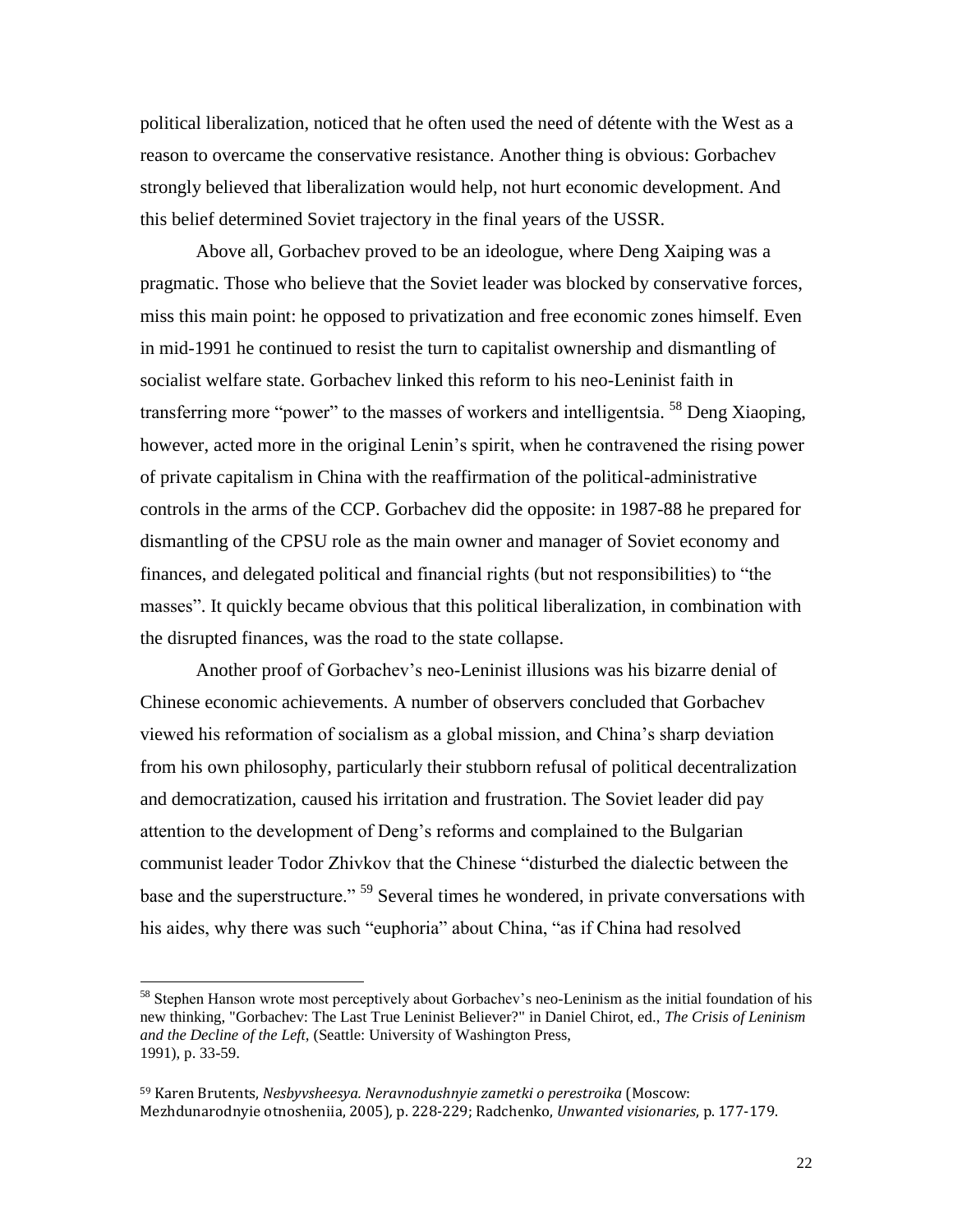everything." The Soviet Union, he continued, have everything that China lacks: fertilizers, equipment, intensive methods in agriculture. The problem was how "to link personal interests with socialism," the problem "that preoccupied [Lenin], and we should think and think about it." Gorbachev even put in doubt that the Chinese reforms successfully filled the shelves in the shops, and insisted that people could not afford to buy those goods at commercial prices. This was, as one scholar comments, "at best a nonsensical exaggeration". <sup>60</sup>

In fairness to Gorbachev and his advisers, even Western economists at this time could not predict the outcome of Chinese economic experiments. In 1987-88 Chinese went through the period of high turbulence, marked by inflation and social tensions. Deng Xiaoping had to respond to anti-market sentiments and launched another campaign against "bourgeois liberalism" that cast a pall on the entrepreneurial activities in the free economic zones (SEZs) and China at large. In 1988, with a run on the banks, Chinese financial system appeared to be on the verge of a crisis.  $^{61}$  Many observers, not only Gorbachev, expected that China's economic volatility and new openness to capitalist market would lead to political disturbances. The previous experience of Eastern European countries, and Gorbachev's ideological blinders made him believe that China would soon become dependent on Western creditors, would not be able to purchase Western equipment. Gorbachev refused to see the obvious: China retained the authoritarian levers to carry out corrective economic politics; the Soviet Union was dismantling them. Still nobody could predict in 1988, that it would be the Soviet Union, and not China, that would soon be in desperate need of foreign loans.

#### **One Summit, Two Crises.**

 $\overline{\phantom{a}}$ 

At the end of 1988 Gorbachev and his liberal-minded advisers hoped that soon the Cold War would be over. After three years of delays, Gorbachev finally decided to

<sup>60</sup> Gorbachev to his aides on September 29, 1986; Gorbachev to Chernyaev in August 5, 1988. The Anatoly Chernyaev Papers, St Antony, cited in Service, Op. cit., p. 385.

<sup>61</sup> Zhao Ziyang's account tells of fears and dismay that these new phenomena arose in the Chinese leadership at the time, in: *Prisoner of the State*, p. 127-133, 155-158.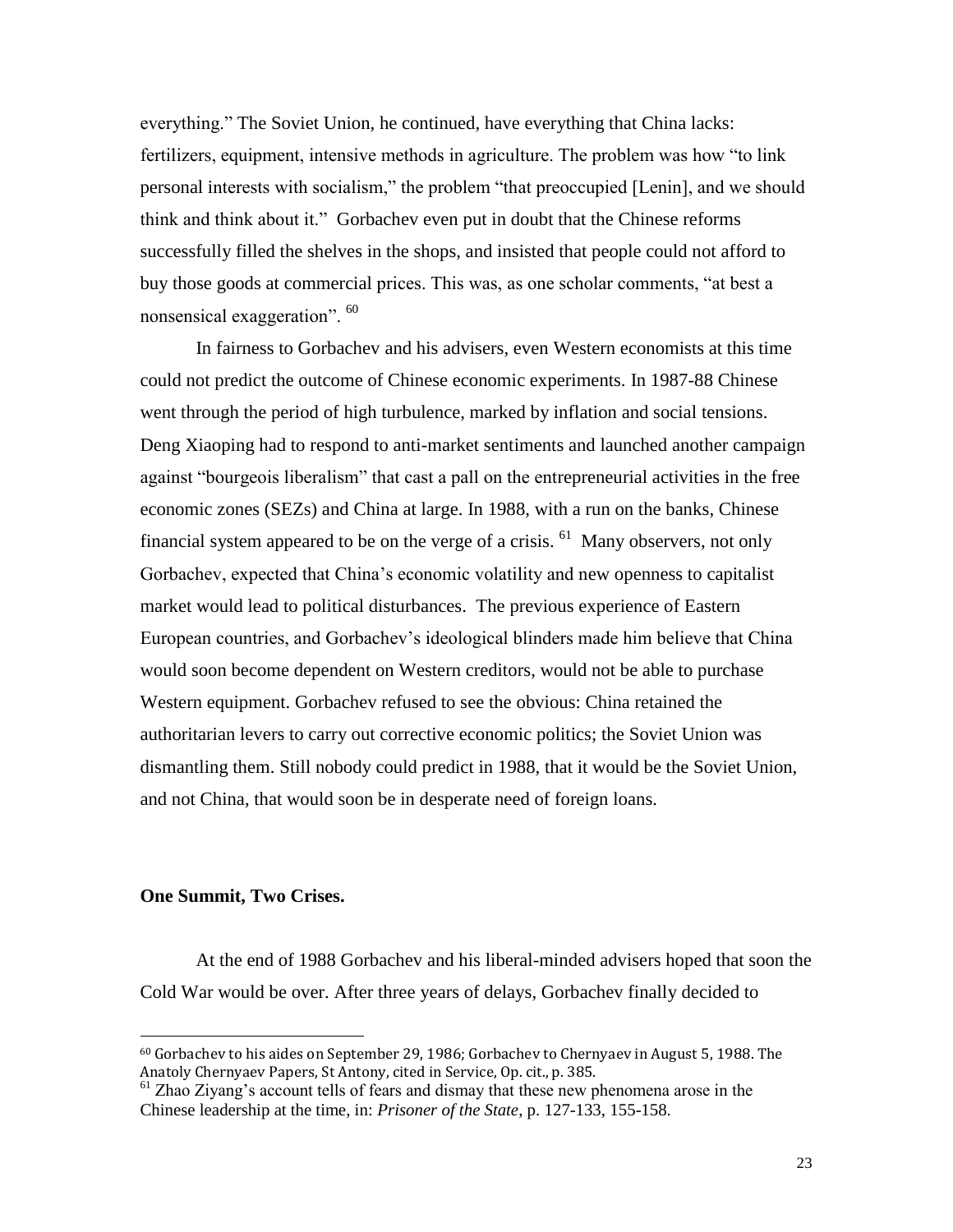withdraw Soviet forces from Afghanistan. About the same time, Soviet divisions began to leave Mongolia. <sup>62</sup> Gorbachev was feted in Western capitals, lionized by Western media, and acquired a great moral capital in Western liberal public opinion. In June Ronald Reagan came to Moscow, and in December another summit took place in the United States. The rapid development of the Soviet-American detente made the Chinese leadership to reconsider its approach to Gorbachev; it became now "safe" to normalize the Sino-Soviet relations at the highest level, without jeopardizing the priority relations with the United States.

On December 1, 1988, Chinese Foreign Minister Qian Qichen came to Moscow to meet Eduard Shevardnadze and discuss the preparations for the leaders' summit. Gorbachev was preoccupied with his forthcoming trip to the United States and a milestone speech at the United Nations; the notes of his assistant Chernyaev had no mention of China. True to the standard approach, Qian Qichen spent most of his time in Moscow demanding that the Soviets removed the "last obstacle": press the Vietnamese to withdraw from Cambodia, as well as the regulation of all issues on the Sino-Soviet border. Shevardnadze refused to make any promises. He did say, however, that all other issues related military security would be resolved to China's satisfaction. The Soviets suggested an increase of economic, trade, and cultural cooperation. <sup>63</sup>

On February 1, 1989 Shevardnadze flew to Beijing with a mandate from the Politburo to set the terms of Gorbachev's visit to China, in particular his meeting with Deng Xiaoping. Finally, the Soviet leader became personally engaged in the Sino-Soviet relations.<sup>64</sup> The Soviet delegation believed the terms of the summit were agreed, yet at the last minute the Chinese negotiators back-pedaled. They refused to enter the exact date for the summit into the text of a joint communiqué for publication. The main reason apparently was Deng's determination to squeeze Soviet concessions on Cambodia. By

<sup>62</sup> Artemy Kalinovsky and Sergey Radchenko, *The End of the Cold War and the Third World: New Perspectives on Regional Conflict* (London & New York: Routledge, 2011); Artemy Kalinovsky, *A Long Goodbye. The Soviet Withdrawal from Afghanistan* (Cambridge, MA: Harvard University Press, 2011); Sergey Radchenko, "Soviet Withdrawal from Mongolia: A Reassessment," *[The Journal of Slavic Military Studies](http://www.ingentaconnect.com/content/routledg/fslv;jsessionid=arcnltq035a8h.victoria)*, Volume 25, Number 2, 1 April 2012, pp. 183-203.

 $63$  Hoover Institution Archive (HIA), Teimuraz Stepanov Papers, Box 5, Folder 5. Diary, December 1, 1989.

<sup>&</sup>lt;sup>64</sup> HIA, Teimuraz Stepanov Papers. Box 5, Folder 6. Diary, February 3, 1989, p. 229-230.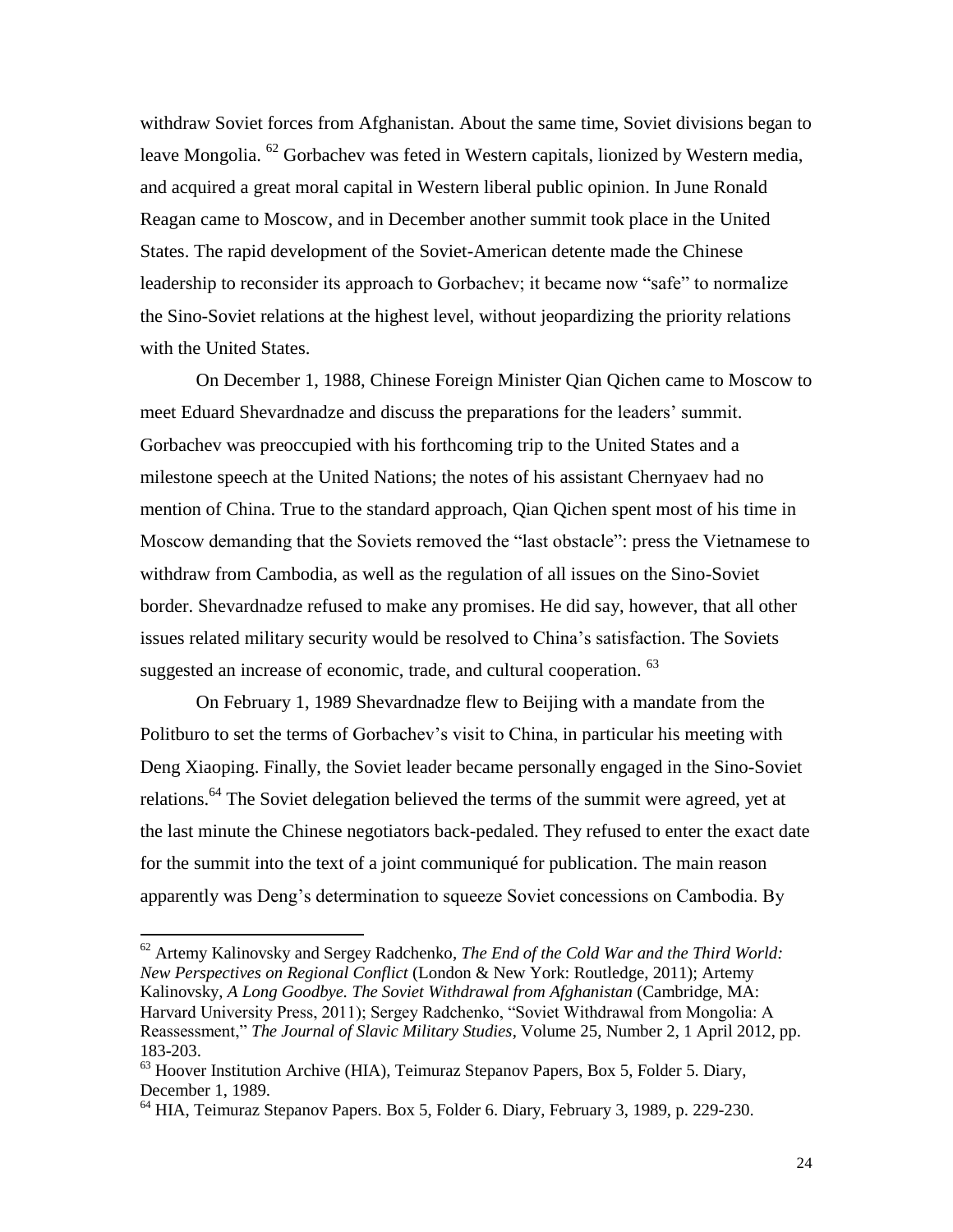that time Hanoi announced withdrawal of Vietnamese troops from Cambodia by September 1989, yet Deng did not trust this promise. Li Peng lectured Shevardnadze on perfidious character of the Vietnamese. Stepanov-Mamaladze, who took notes of the meeting, concluded: "Again there is a linkage between the question of a summit and the Cambodia problem." To sweeten the pill for the Soviet visitor, Li Peng spoke about the great future of Sino-Soviet economic cooperation. Shevardnadze, however, refused to be cornered, and flatly denied any linkage. <sup>65</sup> Deng Xiaoping, who met the Soviet Foreign Minister next day, assured him that the settlement of the Sino-Soviet relations was the last great mission to accomplish, "while I am still alive." Yet he kept pressing for the joint Sino-Soviet stand against the Vietnamese. Shevardnadze, weathering all this pressure, refused. Only after the Soviet delegation left, the Chinese side agreed to announce the date of the summit. <sup>66</sup>

While Gorbachev celebrated foreign policy success, the domestic political crisis was brewing in the Soviet Union, from the Baltics to South Caucasus. Inter-ethnic violence erupted in Baku and Nagorno-Karabakh. On April 9, 1989, a confrontation between nationalist rally in Tbilisi and Soviet forces, brought in by the Georgian party leadership to restore order, left over twenty victims, some of them women. To stem the tide of popular discontent and nationalist mobilization, Gorbachev made another step towards political liberalization: he introduced a system of political representation, with partially free elections and the Congress of People's Deputies, not the communist party, as the source of all political legitimacy and authority in the country. Gorbachev hoped the Congress would consolidate the society, ridden by economic and political discontent. His assistant Anatoly Chernyaev was much less sanguine; in his diary on May 13, he wrote: "Gorbachev unleashed everywhere the processes of collapse, already irreversible…Socialism in Eastern Europe is vanishing…[Soviet] economy is falling apart; ideology is no longer there; [Soviet] federation – empire is disintegrating; party is crumbling." He noticed that "protuberances of chaos have already broken out." <sup>67</sup>

 $^{65}$  HIA, Teimuraz Stepanov Papers. Box 5, Folder 6. Diary, 3 February, 1989, p. 231-235.

<sup>66</sup> HIA, Teimuraz Stepanov Papers. Box 5, Folder 6. Diary, 4 February, 1989, p. 237-254.

<sup>67</sup> Anatoly Chernyaev, *Sovmestnyi iskhod. Dnevnik dvukh epoch. 1972-1991 gody* (Moscow: ROSSPEN, 2008), p. 793.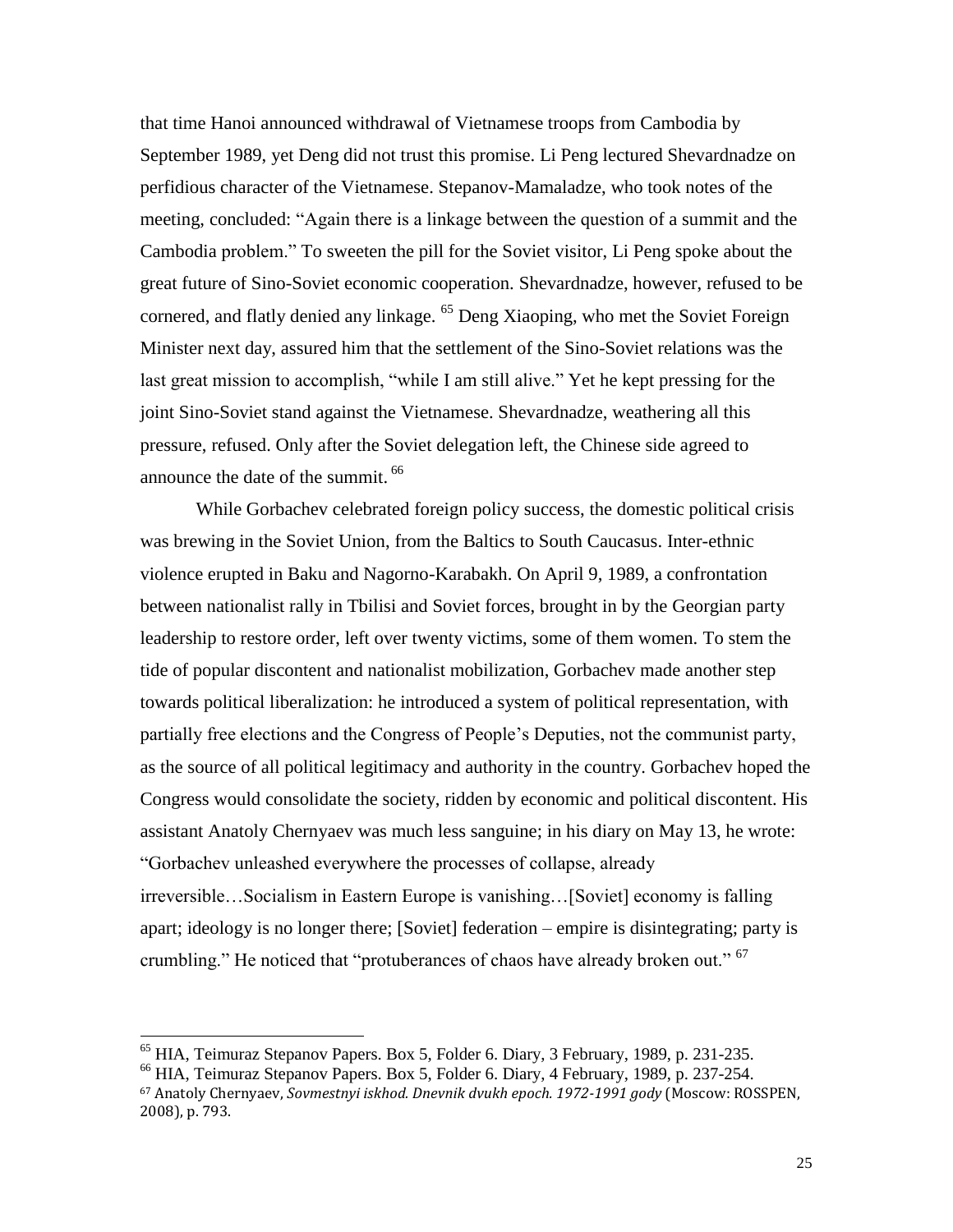The enormous Soviet delegation, that included journalists, intellectuals and even artists, arrived in Beijing on May 15. All of a sudden, they faced another political crisis, this time in the Chinese capital. The Chinese students filled the streets of Beijing, and some were on hunger strike on the Tiananmen square. They welcomed Gorbachev and his policies of glasnost and political reforms, and had derogatory remarks about Deng and his age. Yevgeny Primakov, one of Gorbachev's advisers, opined it was a revolution, caused by discontent with Deng's economic reforms. "The intelligentsia are angered, they received nothing from the reforms. The youth has turned face towards us." Aleksandr Yakovlev added: "The revolt of Chinese students is a part of global process" of democratization. Some people, particularly those connected to Moscow liberal intellectuals (many of them were included into Gorbachev's entourage) suggested Gorbachev should not ignore the students. Some even mused if the Soviet Union was establishing relations with "political corpses" – meaning Deng and the Elders of the CCP. The Soviet leader, however, did not want to divert from the set goal: he needed another geopolitical success, not meddling in a student revolution. <sup>68</sup>

In the literature, the summit is often described as "only a handshake, but no embrace." <sup>69</sup> Yet Gorbachev's meeting with Deng unexpectedly went very well. The Soviet leader learned the lesson from the time of the Sino-Soviet alliance. He did not search for ideological affinity and refrained from his usual monologue about the global significance of his perestroika. Instead, in deference to the old Chinese leader, he patiently listened to Deng's monologue about historical injustices, China suffered from the Tsarist Russia and from Stalin's Soviet Union. At the end, however, Deng dismissed ideological quarrels of the past. "We were also wrong. … The Soviet Union incorrectly perceived China's place in the world. … The essence of all problems was that we were unequal, that we were subjected to coercion and pressure." Both leaders agreed that it was time to bury the past and start relations off the new foot.  $70$ 

The talks about economic cooperation were more disappointing. At the meeting with the Prime Minister Li Peng, Gorbachev tried to speak about expanding Soviet

<sup>&</sup>lt;sup>68</sup> HIA, Teimuraz Stepanov Papers. Box. 2, Folder 24. Notebook for 12-17 May, 1989.

<sup>69</sup> Péter Vámos, "Only a handshake but no embrace: Sino-Soviet normalization in the 1980s," in Thomas P. Bernstein and Hua-Yu Li (eds.), *China Learns from the Soviet Union, 1949-Present* (Plymouth, Lexington Books, 2010).

<sup>70</sup> Mikhail Gorbachev, *Zhizn' i Reformy*, Vol. 2, 439.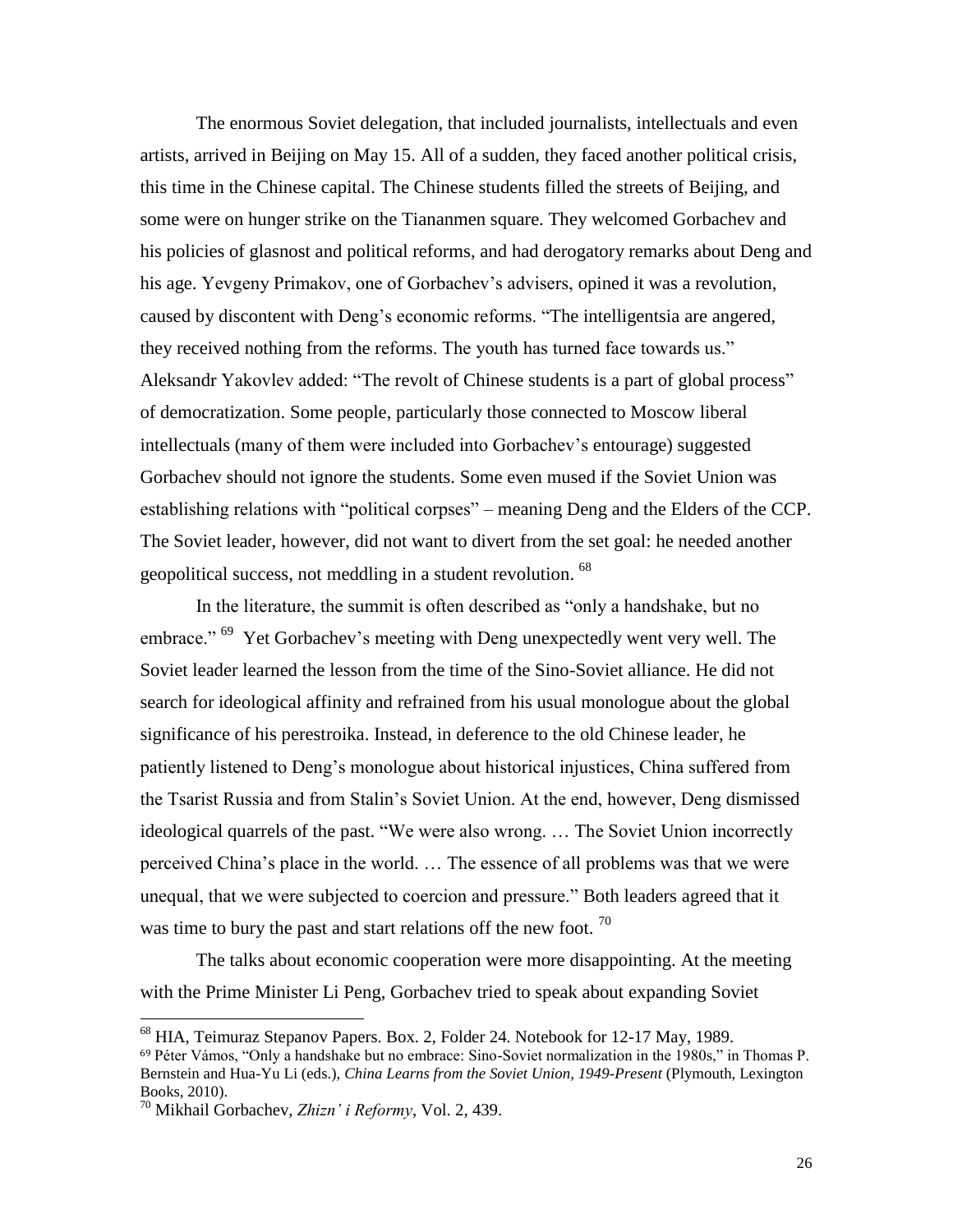exports of energy, transport, and metallurgy, but the Chinese leader seemed to have forgotten about grand schemes, such as the joint development of Siberia or the use of the Trans-Siberial railroad as the venue for China's trade with Europe. Instead, Li Peng asked if the Soviet Union could help China with investments. The head of Gosplan Yuri Masliukov responded tactlessly, but frankly: "We have no means." Gorbachev attempted to correct the bad impression by saying: "Means are made by people." He urged the Gosplan leader "to think big" instead of thinking about problems and shortages of money. It is mandatory, he said, "to organize a breakthrough" in Sino-Soviet cooperation. Masliukov stubbornly persisted in his gloomy realism. He complained that the Soviet Union was a 3.5 times smaller economy than the United States. And he enquired why China refused to cooperate with the Soviet Union in the high-tech sector. This was the moment of truth. Li Peng then revealed the Chinese were interested only in Soviet raw materials; for the hi-tech they already turned to the United States and Japan. Chinese labor, Li Peng said, could be sent to the Soviet Far East to organize the logging of wood and the production of soy. Gorbachev might have suspected decided that the Chinese were testing him: cheap Vietnamese labor was already used at Soviet factories. He responded cautiously that there should be some contracting system developed, "so that you would not look like the sellers of labor, and we would not look like buyers."<sup>71</sup> No breakthrough in trade and joint economic projects was achieved.

The Soviet delegation flew back to Moscow with mixed feelings: satisfaction with the successful normalization of relations was marred by concerns about China's future. On June 4, Gorbachev and the rest of the whole world, watched on CNN the brutal crackdown on Tiananmen Square that resulted in many students' death and crushed the movement towards "socialism with a human face" in China. Gorbachev pragmatically refused to denounce the crackdown. For him the turmoil in Beijing must have corroborated his long-held view that Deng's reforms were bound to create political tensions and political liberalization was the only way to resolve them without spilling blood. According to one witness, historian Roy Medvedev, Gorbachev said to his entourage in the Soviet embassy in Beijing on May 15: "Some of those present here have promoted the idea of taking the Chinese road. We saw today where this road

<sup>&</sup>lt;sup>71</sup> HIA, Teimuraz Stepanov Papers. Box. 2, Folder 24. A Notebook for 12-17 May.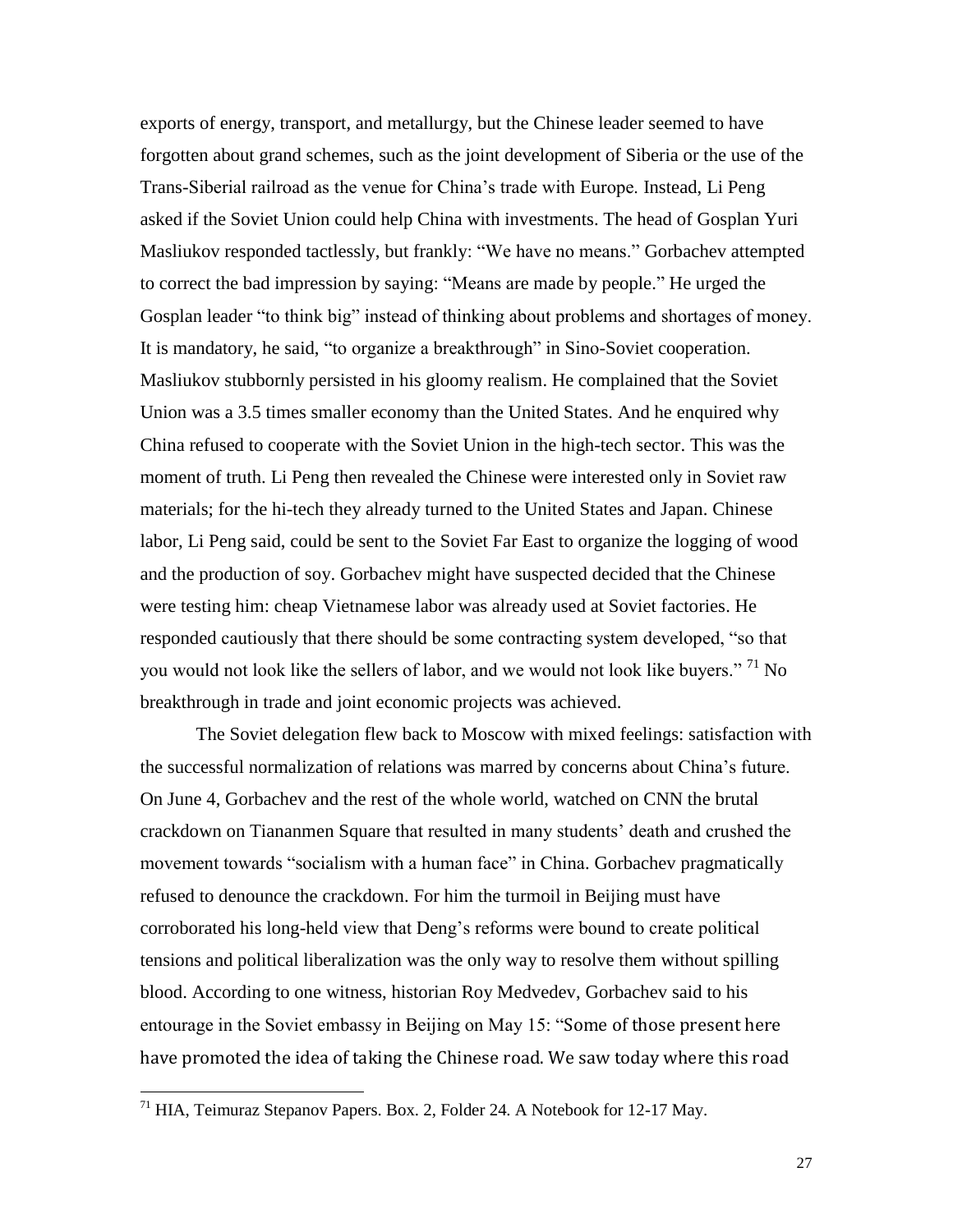leads. I do not want the Red Square to look like Tiananmen Square."<sup>72</sup> The Soviet leader became even more convinced that his strategy of reforms, aimed to avoid violence and build "mixed economy" without extremes of capitalist privatization and inequality was the only correct way.

The Soviets and the Chinese were having parallel crises, yet the Chinese one was brutally aborted, while the Soviet crisis was only starting. Nobody knew at that moment, that China, after a difficult post-Tiananmen hiatus, would experience a phenomenal economic takeoff. The Bush Administration showed geopolitical pragmatism: for George H.W. Bush and his advisers the Cold War was not over, and they did not want to push China into Soviet embrace. American economic engagement with China continued. And after intense discussion, Deng resolved to re-launch economic liberalization. That was the start of the Chinese 'economic miracle' of the 1990s. Deng's dream to withdraw China from misery and place it in a central place in international affairs, next to the United States, began to come true.

At the same time, in 1990 the Soviet Union, more destabilized than reformed, torn and paralyzed by national separatism, economic crisis, and populist politics, was rapidly sliding towards self-destruction and extinction. In contrast to the growing investments into China's new market sectors, Western countries and Japan did not help Gorbachev to fulfill his dream: to bring the Soviet Union into liberal global order and make it an equal partner to the United States in a new architecture of "Common European Home." In the conditions of political instability, chaotic decentralization, and destabilization of finances, Western banks and global financial markets decided to stay away from the Soviet Union. The Soviets had good credit history, but it was marred by the nonpayments of the Tsartime loans and "Kerensky debts". In 1990 the Soviet Union lost any ability to refinance their growing foreign debts. Gorbachev was forced to use his "special relations" with Helmut Kohl in West Germany, as well as other foreign leaders, to obtain foreign loans to prevent Soviet default and stoppage of import deliveries. And in Spring of 1991, when the Soviet leader expected a kind of "Marshall plan" to sustain Soviet economy, he was respectfully rejected. By that time the collapsing Soviet economy turned into a "rat-hole"

<sup>72</sup> Roi Medvedev, "Vizit M.S. Gorbacheva v Pekin v 1989 godu," *Novaia i noveishaia istoriia*, No. 3 (2011), 93-101, cited by Radchenko, Op. cit., p. 163.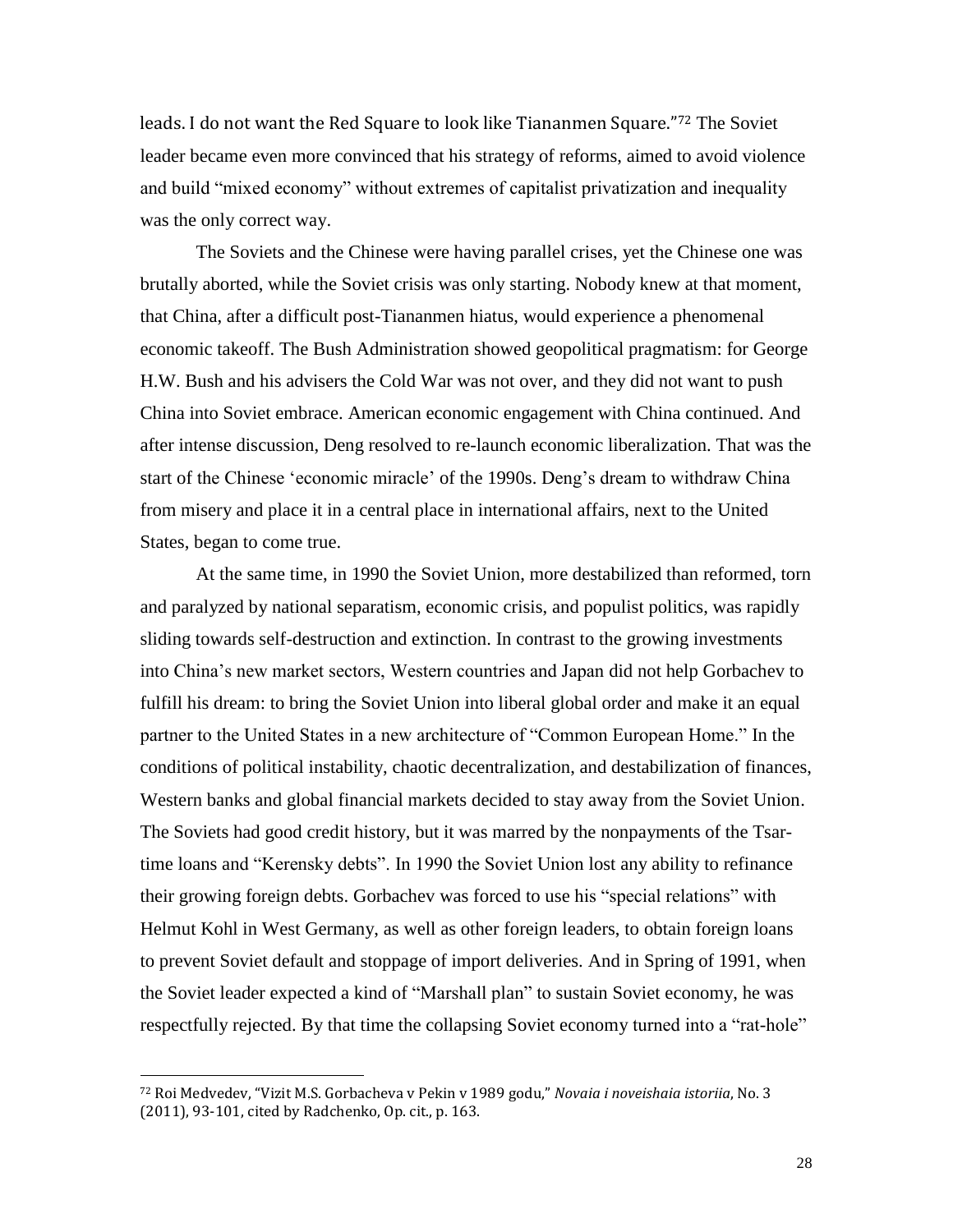for foreign money. The Soviet Union went down to its political demise shortly afterwards.<sup>73</sup>

#### **Conclusion**

 $\overline{a}$ 

The history passed its verdict on Chinese and Soviet reforms, on Deng Xiaoping and Gorbachev. Deng became recognized the founder of modern China, potentially the biggest economy in the world, and a new pillar of the global liberal order. The Soviet leader received the Nobel Peace Prize in 1990 and was recognized by liberal-democratic community for not using violence, yet he led the Soviet Union towards its selfdestruction; this collapse left the resentful, criminalized, and weak Russia in a humiliatingly marginal place in the new world order, led by the United States.

Nobody could predict such a stark verdict during the 1980s. In China, still vastly underdeveloped, poor, and agriculture, the communist leadership began a high-risk experiment of state-controlled capitalism: privatization in agriculture, creation of free economic zones, and massive transfer of western technologies. In the Soviet Union, burdened with militarized central industries and massive welfare system, the leadership chose a low-risk path towards decentralization, European ideas of "socialism with a human face," workers' democracy, and political liberalization. Gorbachev behaved as the leader of a superpower, and was "the leader for the world," while Deng, focused on his country's modernization, was "the leader for China." The two divergent reformist quests made both countries distance from the common Marxist-Leninist roots that first brought them together. Instead of a new rivalry and mutual accusations, this distancing produced a cautious and limited normalization. This was a reconciliation, but not leading to a vibrant partnership. Rather, it amounted to a polite divorce: mutual acceptance of each other's equality, geopolitical independence, and different road to modernization.

 $^{73}$  More on this in Vladislav Zubok, "With His Back Against the Wall: Gorbachev, Soviet Demise, and German Reunification," *Cold War History*, 2014, Vol. 14, No. 4, 619–645.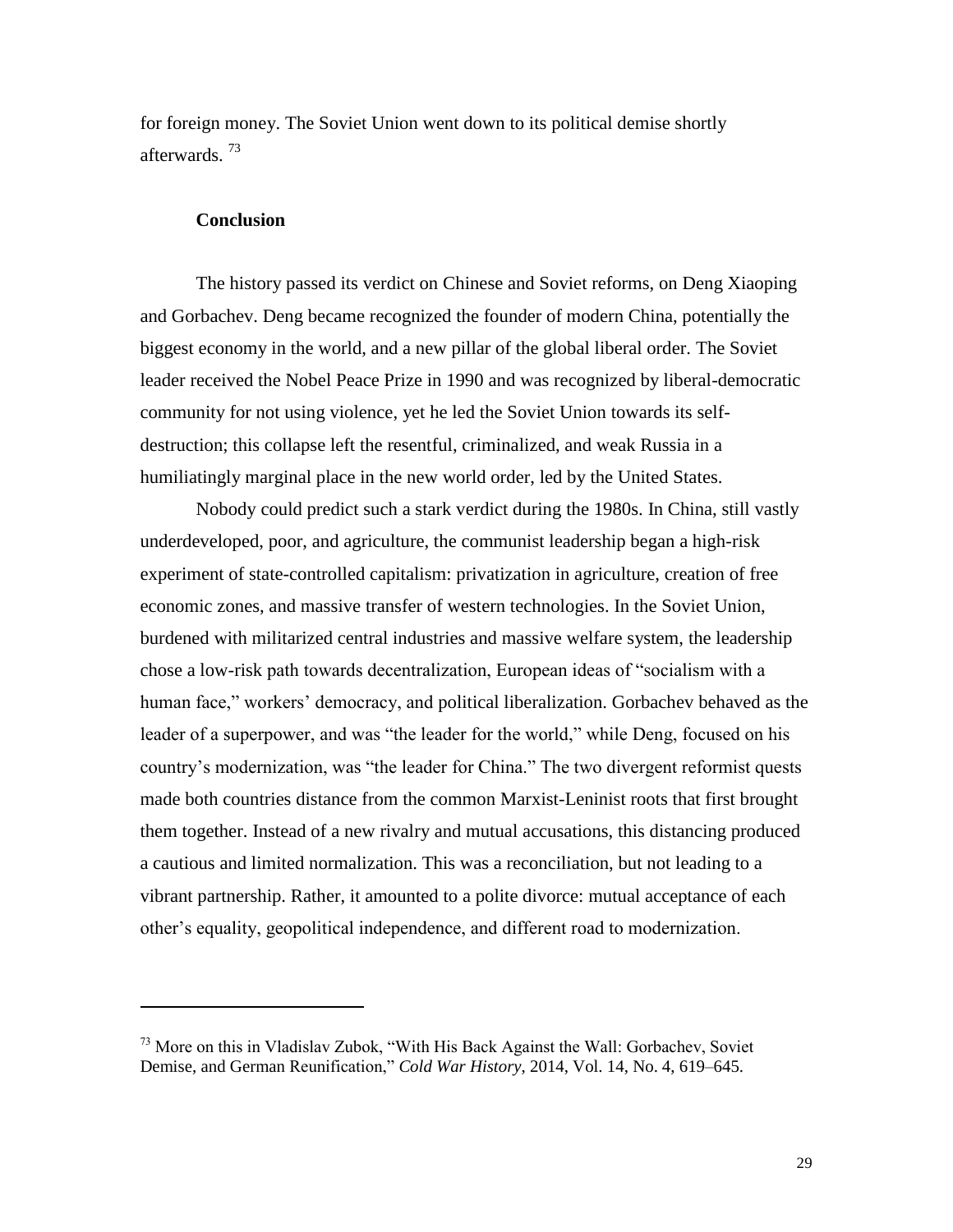At their meeting, Gorbachev and Deng Xiaoping agreed to bury the past. At the same time, they drew very different lessons from the common communist history, and they formed diametrically opposite lessons regarding the future. The Tiananmen tragedy confirmed both leaders in their determination not to emulate each other. The Soviet leader became even more determined to pursue liberalization, to avoid a conflagration of violence. This course, like the economic de-centralization and delegation of profits earlier, led to the extinction of the Soviet Union. The Chinese leader, on the contrary, reasserted the authoritarian regime, yet three years later returned to his modernization course; he was confident that it, as long as the communist party was intact and the control over the army was assured, it would be possible to control domestic market forces, and use global liberal capitalism for the benefit of China's rise.

Geopolitics played important, but secondary role in the Sino-Soviet reconciliation. It looms larger in the story of China's economic success and Soviet economic failure. All successive US administrations, acting on their security interests, wanted to prevent China from leaning back to the Soviet Union. This created a propitious environment for allowing the Chinese leadership to walk through first most difficult stages of economic modernization and openness to the capitalist market economies. The Soviet Union, because of its central role in the Cold War and its continuous security threat to the United States, was denied similar environment and support.

The role of geopolitics, however, pales next to the impact of the different choices of economic reforms made by the Chinese and Soviet leaders. Those choices, more than the American reticence or benevolence, determined the fate of the two communist countries. From the vantage point of today, the story of competitive reformist strategies, still inadequately studied and compared, occupies the central role in the endgame of the Sino-Soviet relations. The Chinese case challenged the certainties of liberal Western scholarship: after all, China proved it was impossible to reform the "totalitarian" communist system and embed it into the capitalist world. At the same time, the Soviet case also begs for a fresh approach: both those who had hailed Gorbachev's political liberalization as the best road to reform the Soviet Union, and those who believed that the Soviet system was beyond reform are proven wrong. In reality, the Soviet leadership unwittingly put the country on the road of rapid economic self-destruction and financial